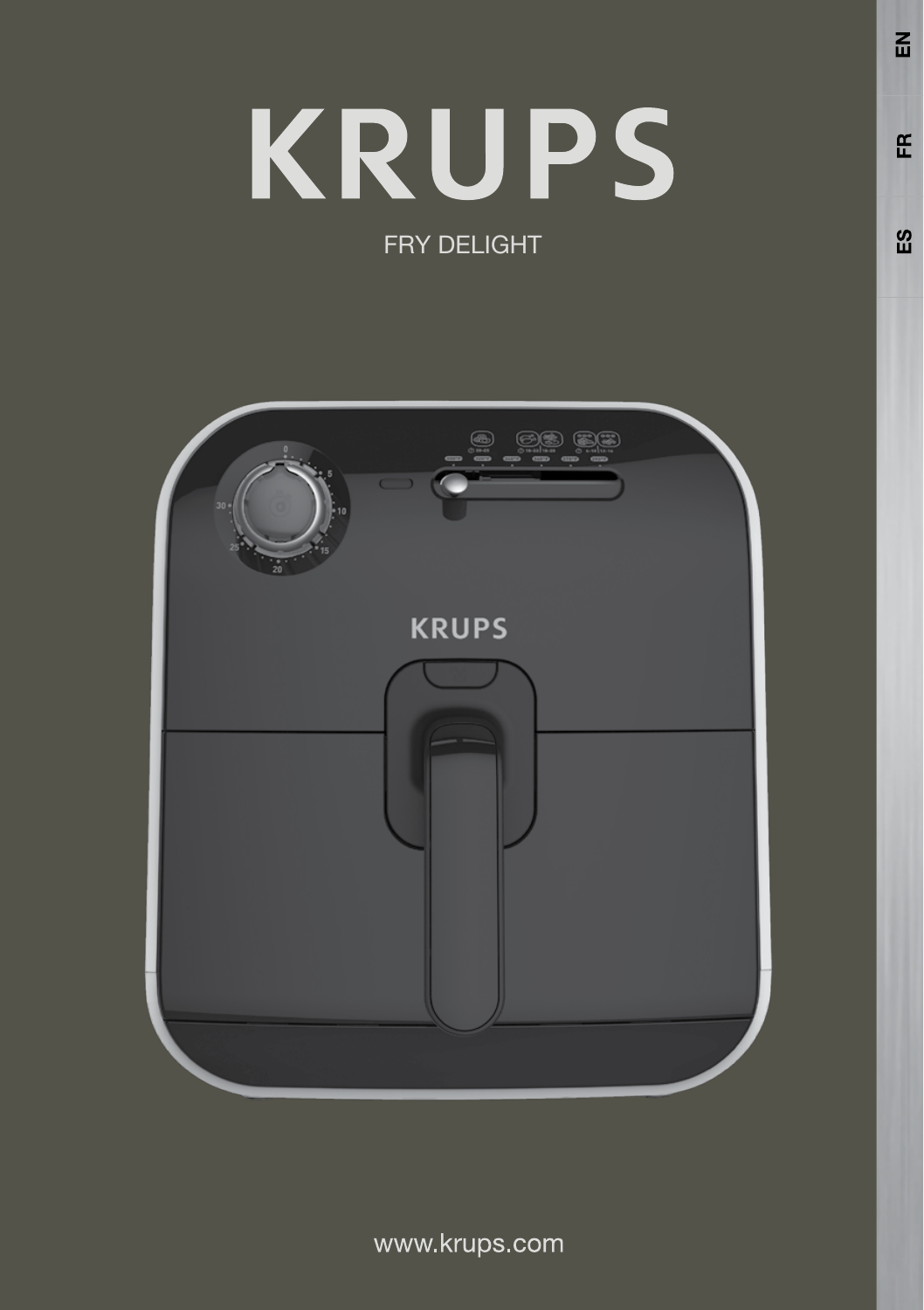## IMPORTANT SAFEGUARDS

When using electrical appliances, basic safety precautions should always be followed, including the following:

- 1. Read all instructions before using.
- 2. Do not touch hot surfaces. Use handles or knobs.
- 3. To protect against electric shock, do not immerse cord, plugs or fryer in water or other liquid.
- 4. Close supervision is necessary when any appliance is used by or near children.
- 5. Unplug from outlet when not in use and before cleaning. Allow to cool before putting on or taking off parts.
- 6. Do not operate any appliance with a damaged cord or plug or after the appliance malfunctions, or has been damaged in any manner. Return appliance to the nearest authorized service facility for examination, repair or adjustment.
- 7. The use of accessory attachments not recommended by the appliance manufacturer may cause injuries.
- 8. Do not use outdoors.
- 9. Do not let cord hang over edge of table or counter, or touch hot surfaces.
- 10. Do not place on or near a hot gas or electric burner, or in a heated oven.
- 11. Extreme caution must be used when moving appliance containing hot oil or other hot liquids.
- 12. Always attach plug to appliance first (depending on model), then plug cord into the wall outlet. To disconnect, turn any control to "off", then remove plug from wall outlet.
- 13. Do not use appliance for other than intended use.

## 14. SAVE THESE INSTRUCTIONS FOR HOUSEHOLD USE ONLY.

15. Only connect the appliance to electrical sockets which have a minimum load of 15A. If the sockets and the plug on the appliance should prove incompatible, get a professionally qualified technician to replace the socket with a more suitable one.

## POLARIZATION INSTRUCTIONS

This appliance has a polarized plug (one blade is wider than the other). To reduce the risk of electric shock this plug is intended to fit into a polarized outlet only one way. If the plug does not fit fully into the outlet, reverse the plug. If it still does not fit, contact a qualified electrician. Do not attempt to modify the plug in any way. 1

## SHORT CORD INSTRUCTIONS

Do not use with an extension cord.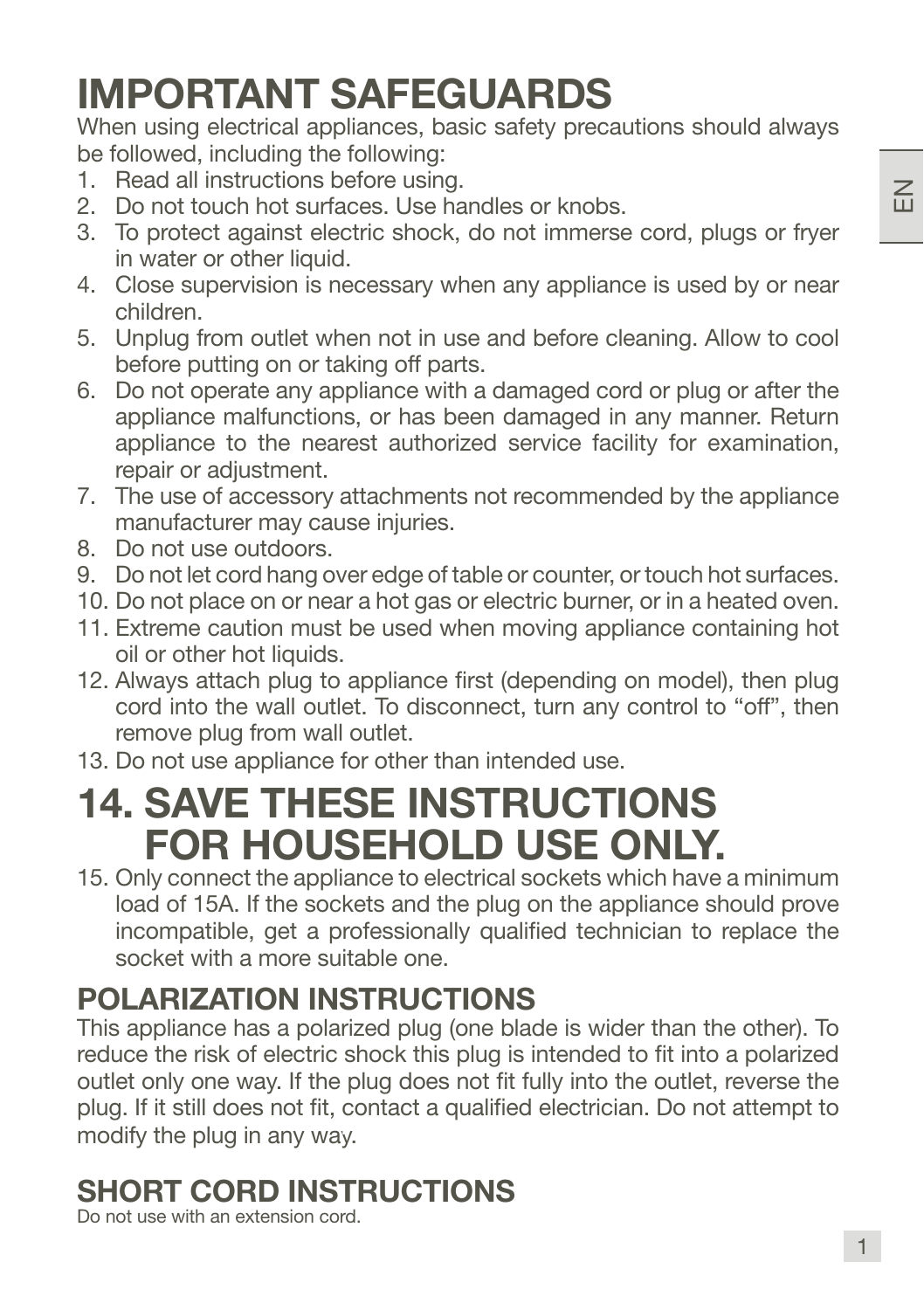A short power-supply cord is to be provided to reduce the risk resulting from becoming entangled in or tripping over a longer cord.

## SAFETY INSTRUCTION

- This appliance is intented to be used in households only. It is not intended to be used in the following applications, and the guarantee will not apply for:
- staff kitchen areas in shops, offices and other working environments;
- farm houses;
- by clients in hotels, motels and other residential type environments;
- bed and breakfast type environments.
- This appliance is not intended to be operated by means of an external timer or a separate remote control system.
- If the power supply cord is damaged, it must be replaced by the manufacturer, its service agent or similarly qualified persons in order to avoid a hazard.
- This appliance is not intended for use by persons (including children) with reduced physical, sensory or mental capabilities, or lack of experience and knowledge, unless they have been given supervision or instruction concerning use of the appliance by a person responsible for their safety.
- **n** Children should be supervised to ensure that they do not play with the appliance.
- $\blacksquare$   $\blacksquare$  The temperature of accessible surfaces may be high when the appliance is operating. Do not touch the hot surfaces of the appliance.
- E Clean removable parts with a non abrasive sponge and dishwashing liquid or in a dishwasher (depending on model).
- Clean the inside and the outside of the appliance with a damp sponge or cloth. Please refer to the «Cleaning» section of the instructions for use.
- The appliance can be used up to an altitude of 4000 m.

## Do

- Read and follow the instructions for use. Keep them safe.
- Remove all packaging materials and any promotional labels or stickers from your appliance before use. Be sure to also remove any materials from underneath the removable bowl (depending on model).
- Check that the voltage of your outlet network corresponds to the voltage given on the rating plate on the appliance (alternative current).
- $\blacksquare$  Given the diverse standards in effect, if the appliance is used in a country other than that in which it is purchased, have it checked by an approved Service Center.
- Use the appliance on a flat, stable, heat-resistant work surface away from water splashes.
- Always unplug your appliance: after use, to move it, or to clean it.
- $\blacksquare$  In the event of fire, unplug the appliance and smother the flames using a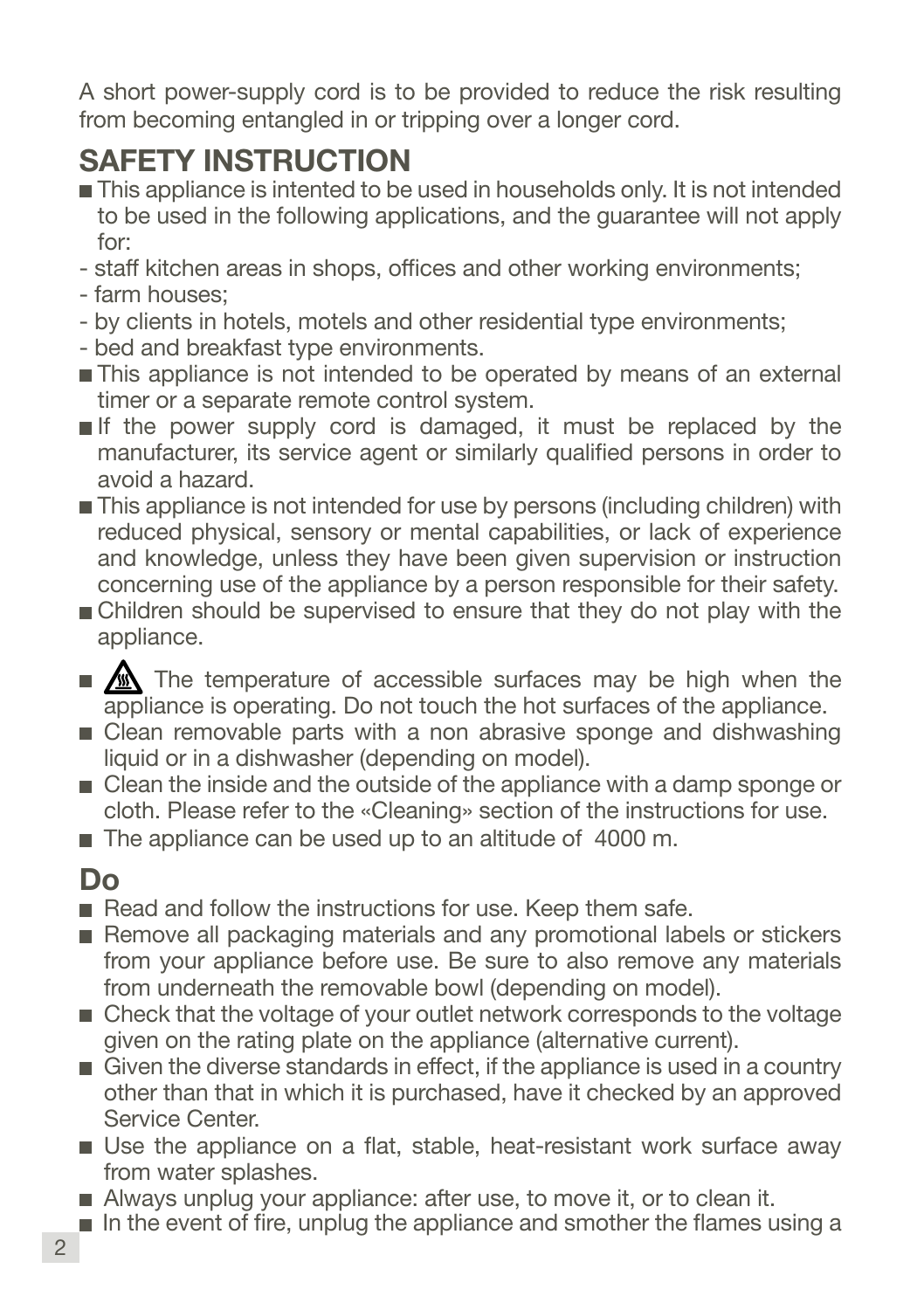$\leq$ 

damp dish towel.

■ To avoid damaging your appliance, please ensure that you follow recipes in the instructions and at www.krupsusa.com; make sure that you use the right amount of ingredients.

## Do not

- Do not use the appliance if it or the power cord is damaged or if it has fallen and has visible damage or appears to be working abnormally. If this occurs, the appliance must be sent to an Approved Service Center.
- Do not use an extension cord. If you do decide to do so, under your own responsibility, use an extension lead that is in good condition and compliant with the power of the appliance.
- Do not let the power cord dangle.
- Do not unplug the appliance by pulling on the power cord.
- Never move the appliance when it still contains hot food.
- $\blacksquare$  Never operate your appliance when empty.
- Do not switch on the appliance near flammable materials (blinds, curtains…). or close to an external heat source (gas stove, hot plate etc.).
- Do not store any inflamamable products close to or underneath the furniture where the appliance is located.
- Never take the appliance apart yourself
- Do not immerse the product in water.
- Do not use any powerful cleaning products (notably soda based strippers), brillo pads, or scourers.
- Do not store your appliance outside. Store it in a dry and well ventilated area.

## Advice/information

- When using the product for the first time, it may release a non-toxic odor. This will not affect use and will disappear rapidly.
- For your safety, this appliance conforms with applicable standards and regulations (Directives on Low Voltage, Electromagnetic Compatibility, Materials in contact with food, Environment, etc.).
- This appliance is designed for domestic use only and not outdoor. In case of professional use, inappropriate use or failure to comply with the instructions, the manufacturer accepts no responsibility and the guarantee does not apply.
- For your safety, only use the accessories and spare parts designed for your appliance.

## **Environnement**



#### Environment protection first!

- $\triangle$   $\odot$  Your appliance contains valuable materials which can be recovered or recycled.
- $\Rightarrow$  Leave it at a local civic waste collection point.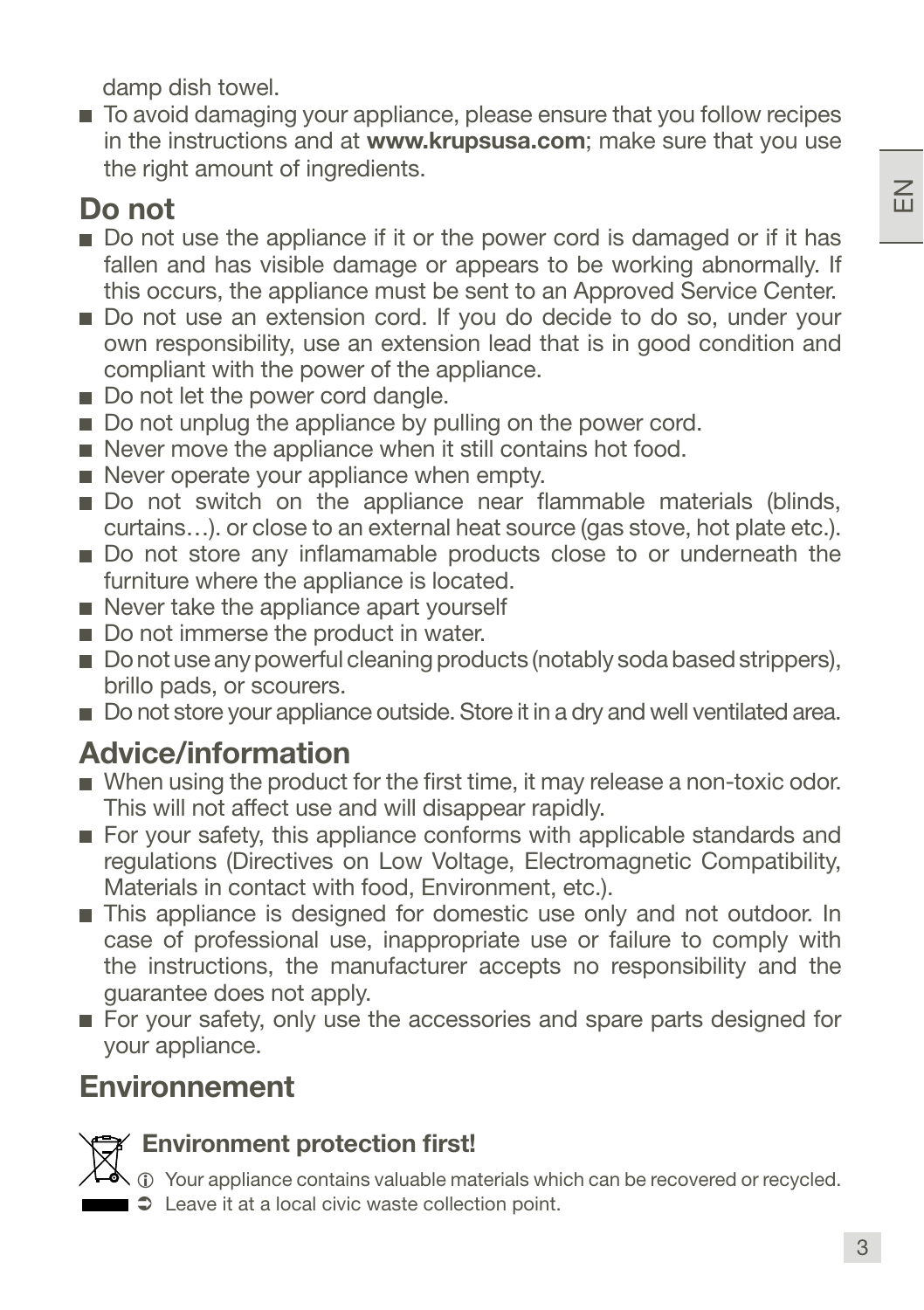

4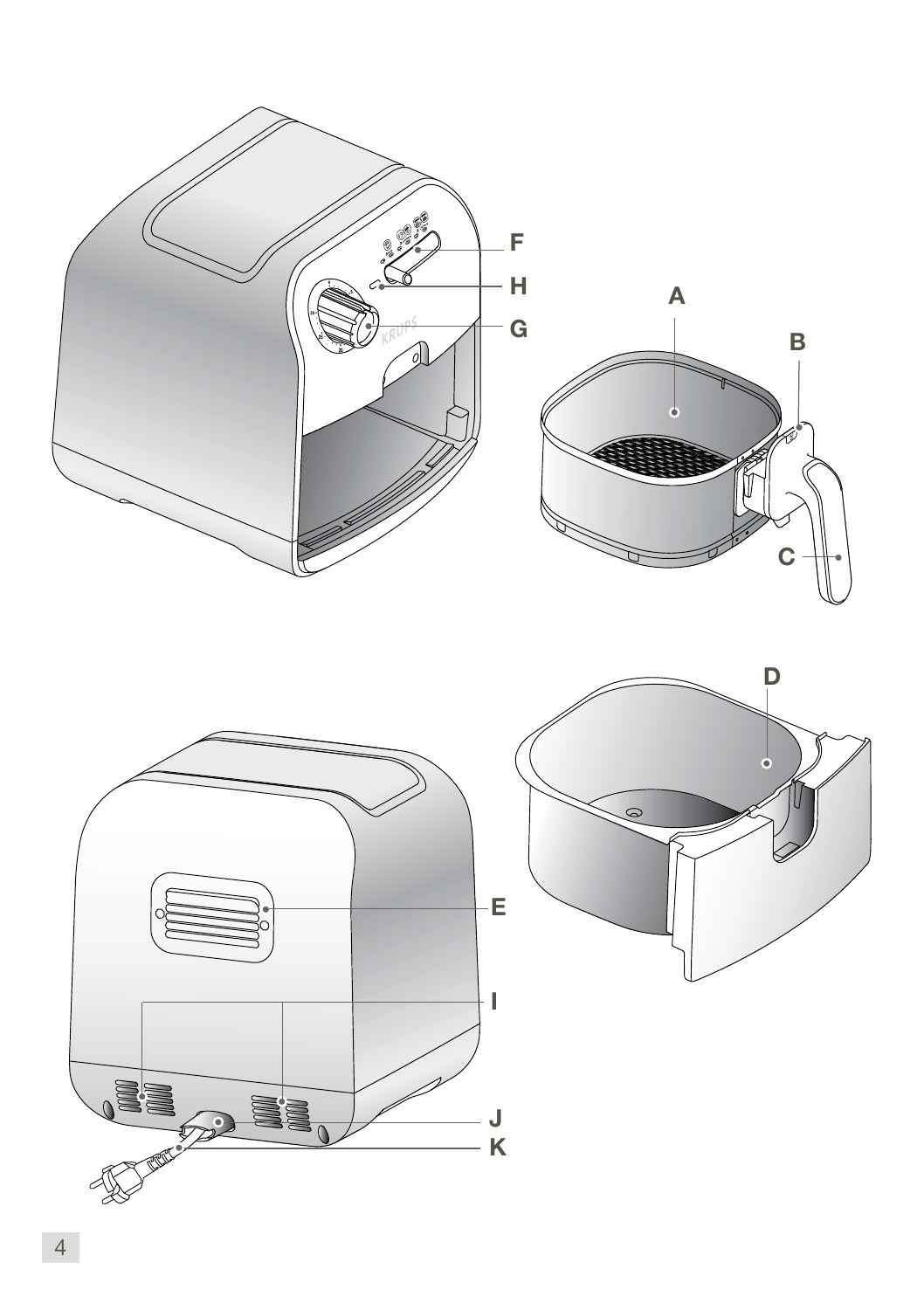- A. Basket
- B. Basket release button
- C. Basket handle
- D. Pan
- E. Air exhaust
- F. Temperature control knob (150-200°C / 300°F - 275°F)
- G. Timer (0-30 min)/power-on knob
- H. Indicator Light
- I. Air outlet openings
- J. Cord storage compartment
- K. Cord

## BEFORE FIRST USE

- 1. Remove all packaging material.
- 2. Remove any stickers or labels from the appliance.
- 3. Thoroughly clean the basket and the pan with hot water, some dishwashing liquid and a non-abrasive sponge.

#### Note: You can also clean these parts in the dishwasher.

4. Wipe the inside and outside of the appliance with a moist cloth. Fry Delight works on hot air. Do not fill the pan with oil or any solid fats.

## PREPARING FOR USE

- 1. Place the appliance on a stable, horizontal and level surface. Do not place the appliance on non-heat-resistant surfaces.
- 2. Place the basket in the pan properly.
- 3. Pull the cord out of the cord storage compartment in the bottom of the appliance. Do not fill the pan with oil or any other liquid. Do not put anything on top of the appliance. This disrupts the airflow and affects the hot air frying result.

## USING THE APPLIANCE

Fry Delight can prepare a large range of ingredients. Cooking times for the main ingredients are given in the 'Settings' section. You can find more recipes at www.krupsusa.com

## Hot air frying

- 1. Put the mains plug in a wall socket.
- 2. Carefully pull the pan out of the Fry Delight.
- 3. Put the ingredients in the basket.

Note: Never fill the basket beyond the MAX indication line or exceed the amount indicated in the table (see 'Settings' section), as this could affect the quality of the end result.

4. Slide the pan back into the Fry Delight. Never use the pan without the basket in it. Caution: Do not touch the pan during or directly after use, as it gets very hot. Only hold the pan by the handle.  $\overline{5}$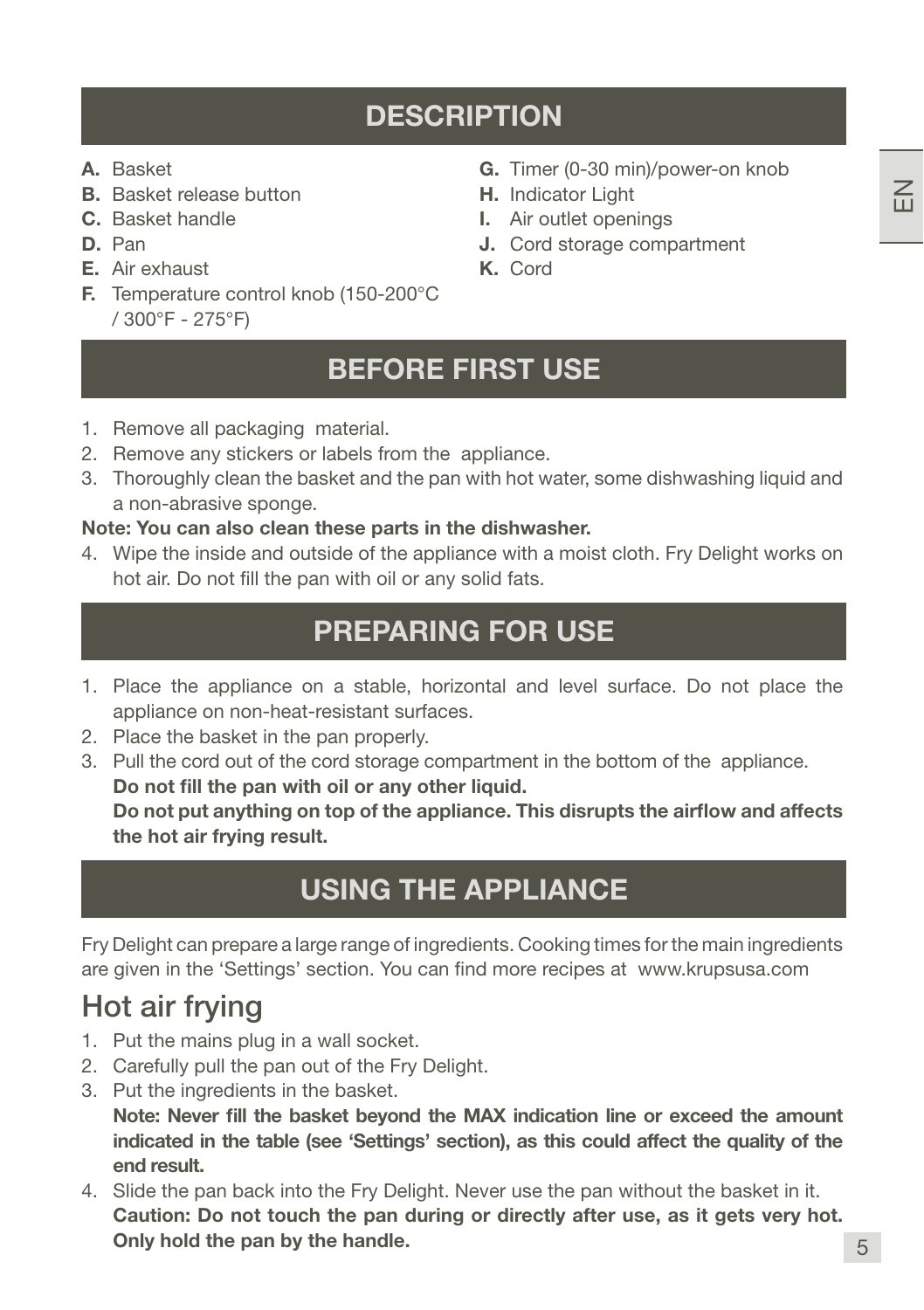- 5. Move the temperature control knob to the required temperature. See 'Settings' section to determine the right temperature
- 6. Determine the required preparation time for the ingredients (see 'Settings' section).
- 7. To switch on the appliance, turn the timer knob to the required preparation time. Add 3 minutes to the preparation time when the appliance is cold. Note: If you want, you can also let the appliance preheat without any ingredients inside. In that case, turn the timer knob to more than 3 minutes and wait until the indicator light goes out (after approx. 3 minutes). Then fill the basket and turn the timer knob to the required preparation time.
- $\blacksquare$  The indicator light will illuminate.
- $\blacksquare$  The timer starts counting down the set preparation time.
- **During the hot air frying process, the indicator light will illuminate and turn off when**  the appliance reaches the desired temperature. This indicates that the heating element is switched on and off to maintain the set temperature.
- Excess oil from the ingredients is collected in the bottom of the pan.
- 8. Some ingredients require shaking halfway through the preparation time (see 'Settings' section). To shake the ingredients, pull the pan out of the appliance by the handle and shake it. Then slide the pan back into the air fryer.

#### Caution: Do not press the basket release button during shaking.

Tip: To reduce the weight, you can remove the basket from the pan and shake the basket only. To do so, pull the pan out of the appliance, place it on a heat-resistant surface and press the basket release button.

Tip: If you set the timer to half the preparation time, you will hear the timer beep when you have to shake the ingredients. However, this means that you have to set the timer again to the remaining preparation time after shaking.

- 9. When you hear the timer beep, the set preparation time has elapsed. Pull the pan out of the appliance and place it on a heat-resistant surface. Note: You can also switch off the appliance manually. To do this, turn the timer control knob to 0.
- 10. Check if the ingredients are ready.

If the ingredients are not ready yet, simply slide the pan back into the appliance and set the timer for a few extra minutes.

- 11. Empty the basket into a bowl or onto a plate. Tip: To remove large or fragile ingredients, use a pair of tongs to lift the ingredients out of the basket.
- 12. To remove small ingredients (e.g. fries), press the basket release button and lift the basket out of the pan.

Do not turn the basket upside down with the pan still attached to it, as any excess oil that has collected on the bottom of the pan will leak onto the ingredients.

After hot air frying, the pan and the ingredients are hot. Depending on the type of ingredients in the Fry Delight steam may escape from the pan.

13. When a batch of ingredients is ready, the Fry Delight is instantly ready for preparing another batch.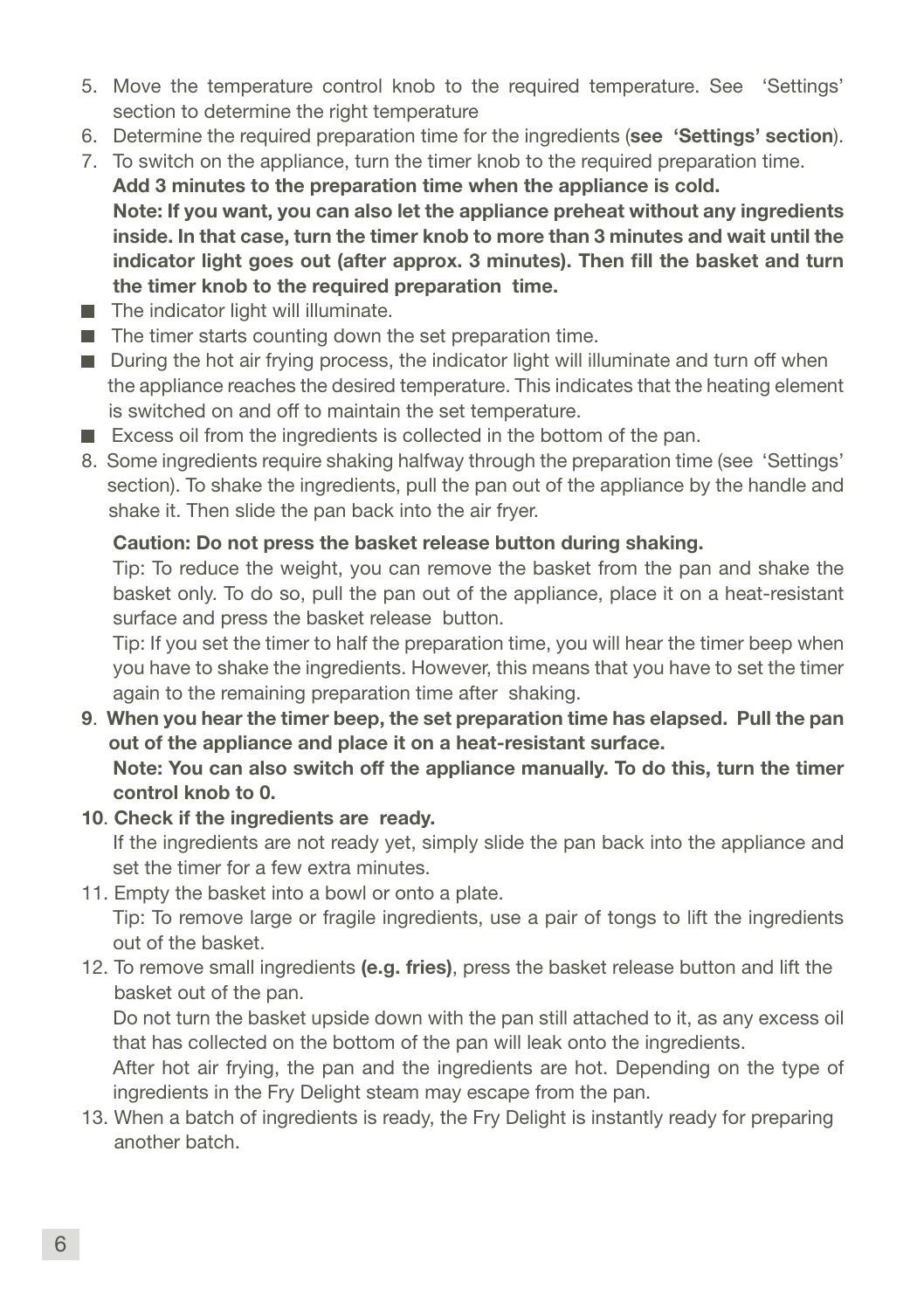**SETTINGS** 

The table below helps you to select the basic settings for the ingredients you want to prepare. Note: Keep in mind that these settings are recommendations. As ingredients differ in origin, size, shape as well as brand, we cannot guarantee the best setting for your ingredients.

Because the Air Pulse technology instantly reheats the air inside the appliance, pulling the pan briefly out of the appliance during hot air frying barely disturbs the process.

|                           | Min-max<br>Amount (lbs) | Time<br>(min) | Temperature<br>$(\degree$ F / $\degree$ C) | Shake<br>at half-<br>cooking | Extra.<br>information    |
|---------------------------|-------------------------|---------------|--------------------------------------------|------------------------------|--------------------------|
|                           |                         |               | <b>Potatoes &amp; fries</b>                |                              |                          |
| Thin frozen<br>fries      | $0.66 - 1.54$ lbs       | $12 - 16$     | 370°F / 200°C                              | Shake                        |                          |
| Thick frozen<br>fries     | $0.66 - 1.54$ lbs       | $12 - 20$     | 370°F / 200°C                              | Shake                        |                          |
| Homemade<br>fries (8x8mm) | $0.66 - 1.76$ lbs       | $18 - 25$     | 355°F / 180°C                              | Shake                        | add $1/2$<br>tbsp of oil |
| Homemade<br>potato wedges | $0.66 - 1.76$ lbs       | $18 - 22$     | 355°F / 180°C                              | Shake                        | add $1/2$<br>tbsp of oil |
| Homemade<br>potato cubes  | $0.66 - 1.65$ lbs       | $15 - 21$     | 355°F / 180°C                              | Shake                        | add $1/2$<br>tbsp of oil |

| <b>Meat &amp; Poultry</b> |                   |           |                                    |  |  |  |  |  |
|---------------------------|-------------------|-----------|------------------------------------|--|--|--|--|--|
| <b>Steak</b>              | $0.22 - 1.10$ lbs | $7 - 14$  | $355^{\circ}$ F / 180 $^{\circ}$ C |  |  |  |  |  |
| Pork chops                | $0.22 - 1.10$ lbs | $12 - 16$ | $355^{\circ}$ F / 180 $^{\circ}$ C |  |  |  |  |  |
| Hamburger                 | $0.22 - 1.10$ lbs | $7 - 14$  | $355^{\circ}$ F / 180 $^{\circ}$ C |  |  |  |  |  |
| <b>Meatballs</b>          | $0.88$ lbs        | 12        | $355^{\circ}$ F / 180 $^{\circ}$ C |  |  |  |  |  |
| Sausage                   | $0.22 - 1.10$ lbs | $10 - 11$ | $370^{\circ}$ F / 200 $^{\circ}$ C |  |  |  |  |  |
| Drumsticks                | $0.22 - 1.10$ lbs | $18-22$   | $355^{\circ}$ F / 180 $^{\circ}$ C |  |  |  |  |  |
| Chicken breast            | $0.22 - 1.10$ lbs | $10 - 15$ | $355^{\circ}$ F / 180 $^{\circ}$ C |  |  |  |  |  |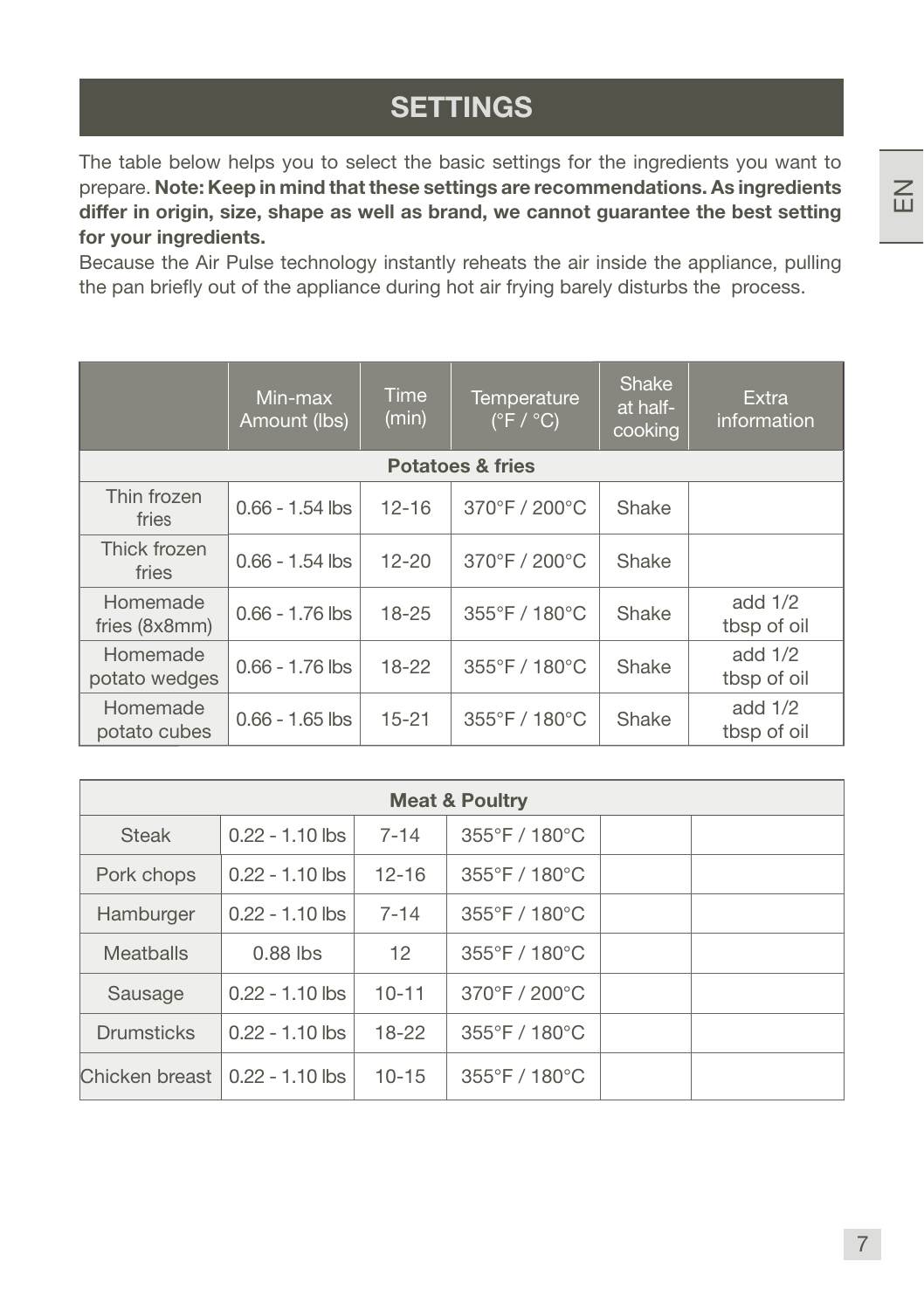|                           | Min-max<br>Amount (lbs) | <b>Time</b><br>(min) | Temperature<br>$(^{\circ}F / ^{\circ}C)$ | Shake | Extra<br>information |  |  |  |
|---------------------------|-------------------------|----------------------|------------------------------------------|-------|----------------------|--|--|--|
| <b>Snacks</b>             |                         |                      |                                          |       |                      |  |  |  |
| Spring rolls              | $0.22 - 1.10$ lbs       | $8 - 9$              | 370°F / 200°C                            |       | Ready to cook        |  |  |  |
| Frozen chicken<br>nuggets | $0.22 - 1.10$ lbs       | $6 - 9$              | 370°F / 200°C                            | Shake | Ready to cook        |  |  |  |
| Frozen fish<br>sticks     | $0.22 - 0.66$ lbs       | $6 - 9$              | 370°F / 200°C                            | Shake | Ready to cook        |  |  |  |
| Frozen fried<br>calamari  | $0.66$ lbs              | 6                    | 370°F / 200°C                            | Shake | Ready to cook        |  |  |  |

| <b>Baking</b>  |                   |           |               |  |                 |  |  |
|----------------|-------------------|-----------|---------------|--|-----------------|--|--|
| Cake           | $0.66$ lbs        | 30        | 320°F / 160°C |  | Use oven dish   |  |  |
| Quiche         | $0.22 - 0.66$ lbs | $9 - 10$  | 355°F / 180°C |  | Use oven dish   |  |  |
| <b>Muffins</b> | $0.66$ lbs        | $15 - 18$ | 355°F / 180°C |  | Use oven dish l |  |  |

#### Visit www.krupsusa.com for online recipes

### TIPS

- Smaller ingredients usually require a slightly shorter preparation time than larger ingredients.
- A larger amount of ingredients only requires a slightly longer preparation time, a smaller amount of ingredients only requires a slightly shorter preparation time.
- Shaking smaller ingredients halfway through the preparation time optimizes the end result and can help prevent unevenly fried ingredients.
- Add some oil to fresh potatoes for a crispy result. Fry your ingredients in the Fry Delight within a few minutes after you added the oil.
- Snacks that can be prepared in an oven can also be prepared in the Fry Delight.
- $\blacksquare$  The optimal amount for preparing crispy fries is 1.10 lbs.
- Use pre-made dough to prepare filled snacks quickly and easily. Pre-made dough also requires a shorter preparation time than home-made dough.
- **Place an oven dish in the Fry Delight basket if you want to bake a cake or quiche or if** you want to fry fragile ingredients or filled ingredients.
- You can also use the Fry Delight to reheat ingredients. To reheat ingredients, set the temperature to 160°C / 320°F for up to 10 minutes.

Note: When you use ingredients that rise (such as with cake, quiche or muffins) the oven dish should not be filled more than halfway.

Note: Add 3 minutes to the preparation time when you start frying while the Fry Delight is still cold.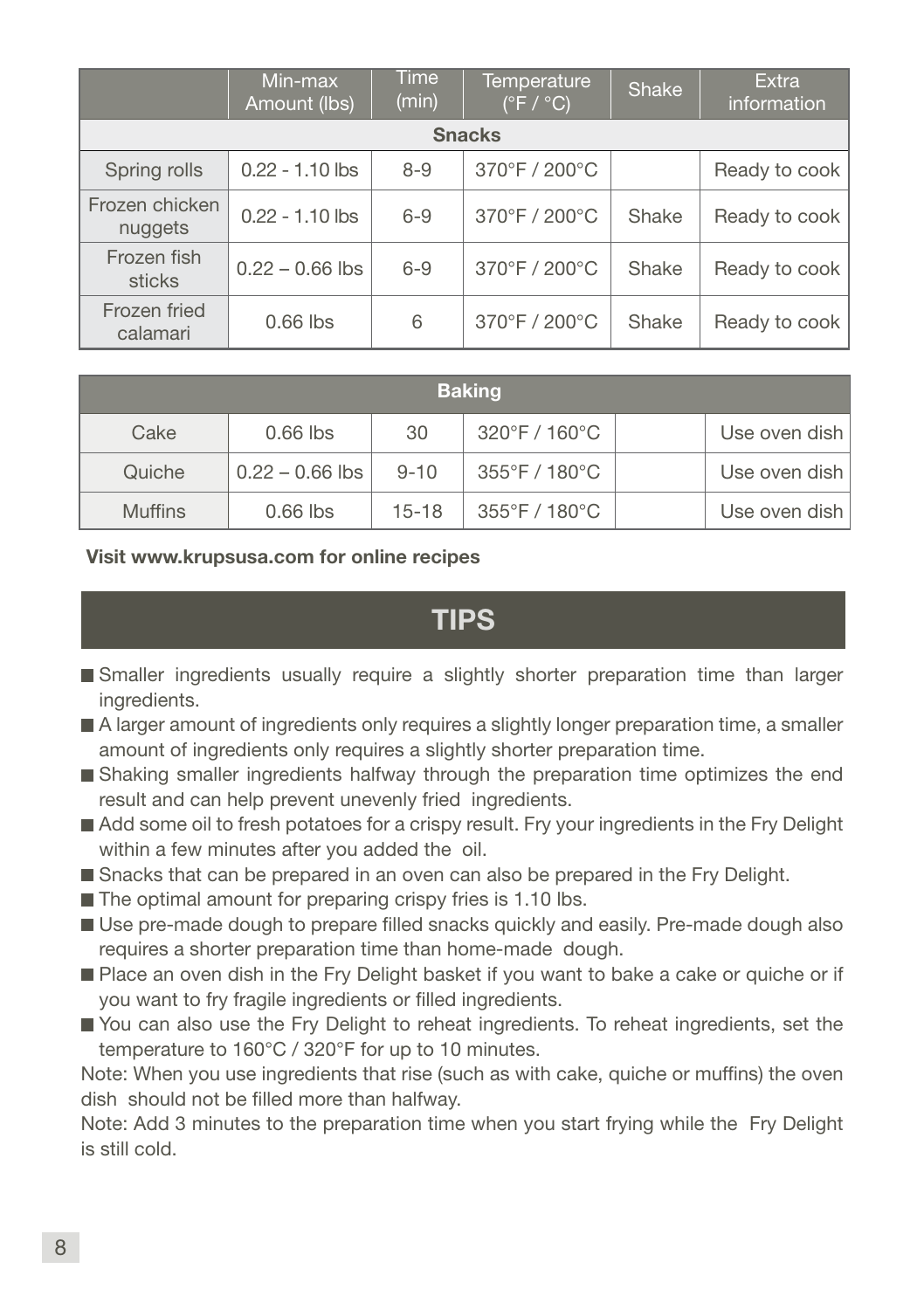For the best results, we advise to use pre-baked (e.g. frozen) fries. If you want to make home-made fries, follow the steps below.

- 1. Peel the potatoes and cut them into same sized sticks.
- 2. Soak the fries in a bowl of cold water for at least 30 minutes, take them out and dry them with paper towel.
- 3. Pour ½ tablespoon of olive oil in a bowl, put the fries on top and mix until the fries are coated with oil.
- 4. Remove the fries from the bowl with your fingers or a kitchen utensil so that excess oil stays behind in the bowl. Put the fries in the basket. Note: Do not tilt the bowl to put all the fries in the basket all at once, to prevent excess oil from ending up on the bottom of the pan.
- 5. Cook the fries according to the instructions in the 'Settings' section.

## CLEANING

Clean the appliance after every use.

The pan and the basket have a non-stick coating. Do not use metal kitchen utensils or abrasive cleaning materials to clean them, as this may damage the nonstick coating.

- 1. Remove the plug from the wall socket and let the appliance cool down. Note: Remove the pan to let the air fryer cool down more quickly.
- 2. Wipe the outside of the appliance with a moist cloth.
- 3. Clean the pan and basket with hot water, some dishwashing liquid and a non-abrasive sponge.

Note: The pan and basket are dishwasher-proof.

Tip: If food is stuck to the basket or the bottom of the pan, fill the pan with hot water with some dishwashing liquid. Put the basket in the pan and let the pan and the basket soak for approximately 10 minutes.

- 4. Clean the inside of the appliance with hot water and a non-abrasive sponge.
- 5. Clean the heating element with a cleaning brush to remove any food residue.

## **STORAGE**

- 1. Unplug the appliance and let it cool down.
- 2. Make sure all parts are clean and dry.
- 3. Push the cord into the cord storage compartment. Fix the cord by inserting it into the cord fixing slot.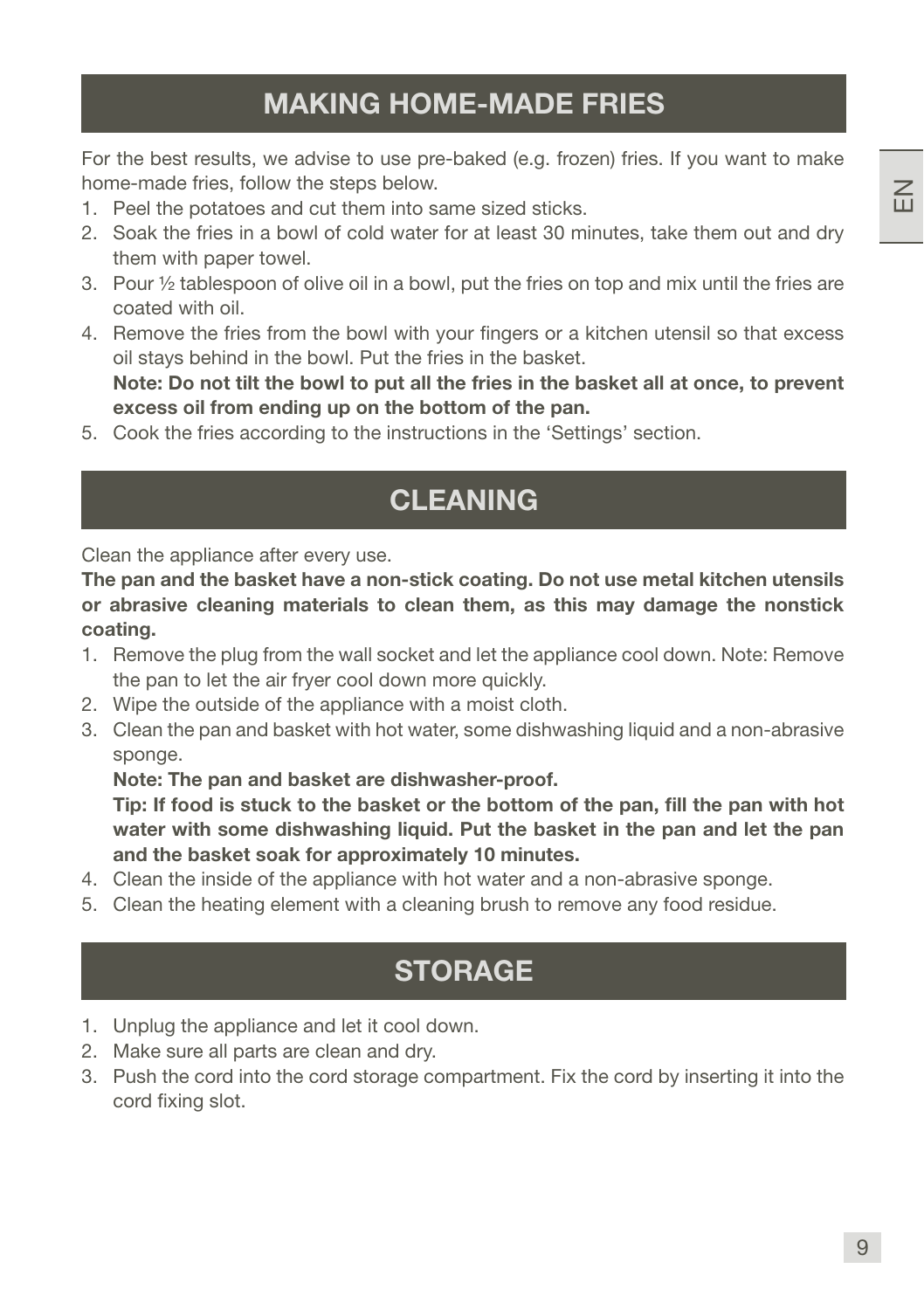## ENVIRONMENT

Do not throw away the appliance with the normal household waste at the end of its life, but hand it in at an official collection point for recycling. By doing this, you help to preserve the environment.

## GUARANTEE AND SERVICE

If you need service or information or if you have a problem, please visit the KRUPS website at www.krupsusa.com or contact the KRUPS Consumer Care Center in your country. You can find the phone number in the worldwide guarantee leaflet. If there is no Consumer Care Center in your country, go to your local KRUPS dealer.

## TROUBLESHOOTING

If you encounter problems with the appliance, visit www.krupsusa.com for a list of frequently asked questions or contact the Consumer Care Center in your country.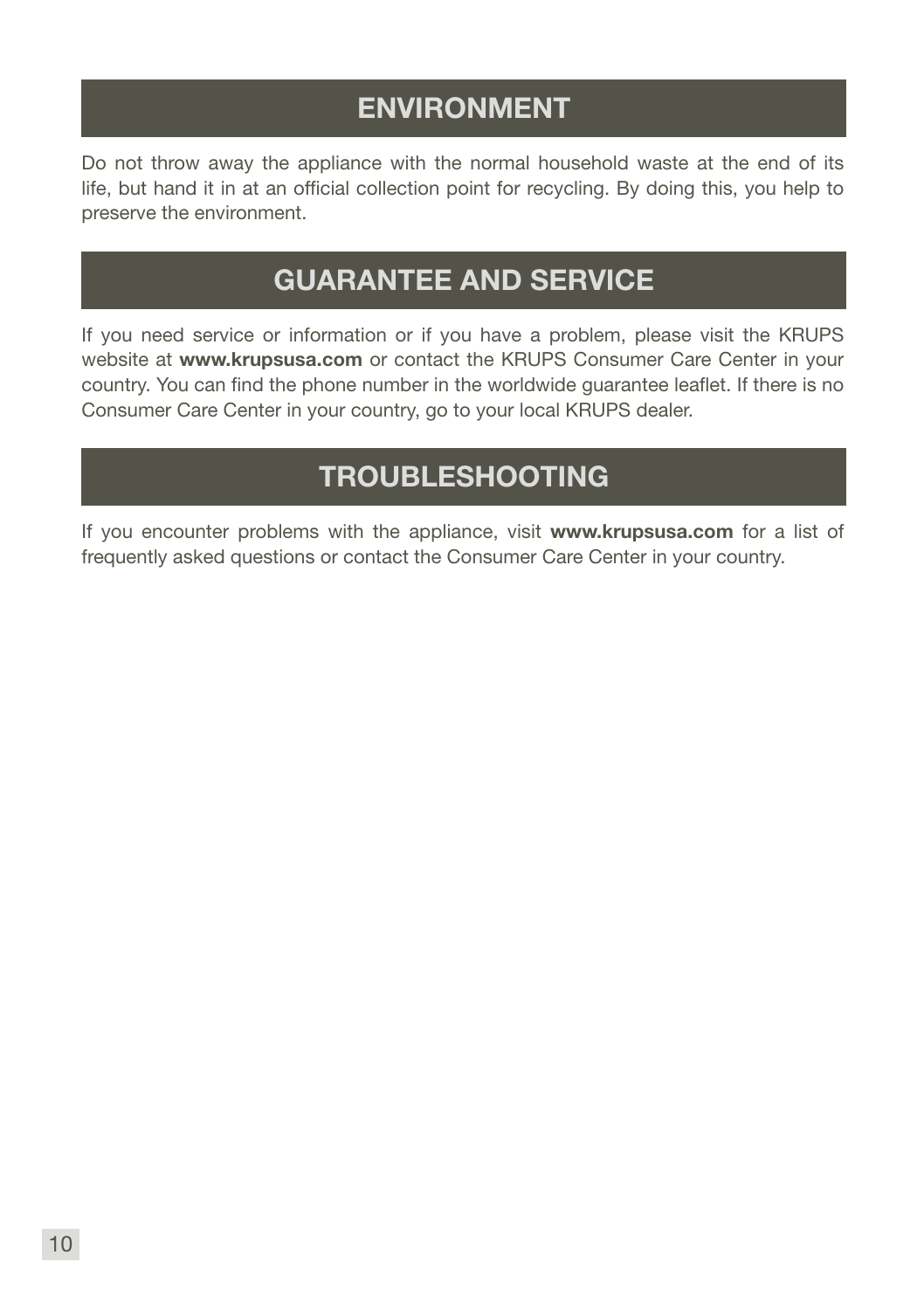# PRÉCAUTIONS IMPORTANTES

Lorsque vous utilisez un appareil électrique, des précautions de base doivent toujours être respectées, y compris les suivantes :

- 1. Lisez toutes les instructions avant l'utilisation.
- 2. Ne touchez pas les surfaces chaudes. Utilisez les poignées ou les boutons.
- 3. Pour vous protéger contre les décharges électriques, n'immergez pas le cordon, la fiche ou l'appareil dans l'eau ou un autre liquide.
- 4. Il est nécessaire de rester extrêmement attentif si l'appareil est utilisé par ou à proximité d'enfants.
- 5. Débranchez l'appareil de la prise lorsqu'il n'est pas utilisé et avant le nettoyage. Laissez refroidir l'appareil avant d'ajouter ou de retirer des pièces.
- 6. N'utilisez pas un appareil avec un cordon ou une fiche endommagé(e) ou après un dysfonctionnement ou un endommagement quelconque. Retournez l'appareil au centre agréé le plus proche pour examen, réparation ou réglage.
- 7. L'utilisation d'accessoires emboîtables non recommandés par le fabricant de l'appareil peut causer des blessures.
- 8. N'utilisez pas l'appareil à l'extérieur.
- 9. Ne laissez pas le cordon pendre d'une table ou d'un comptoir ou toucher des surfaces chaudes.
- 10.Ne le placez pas sur ou à proximité d'un brûleur à gaz ou électrique chaud, ou dans un four chaud.
- 11.Faites preuve d'une vigilance extrême en déplaçant un appareil contenant de l'huile chaude ou d'autres liquides chauds.
- 12.Branchez toujours l'appareil en premier (selon les modèles) avant de le raccorder à une prise murale. Pour déconnecter l'appareil, passez le bouton de commande sur « off », puis retirez la fiche de la prise murale.
- 13.N'utilisez pas l'appareil à des fins autres que celles pour lesquelles il a été conçu.

## 14. CONSERVEZ CES INSTRUCTIONS POUR USAGE DOMESTIQUE UNIQUEMENT.

15.Branchez l'appareil uniquement à des prises électriques dont la charge minimale est de 15 A. Si les prises et la fiche sur l'appareil se révèlent incompatibles, faites appel à un technicien qualifié pour remplacer la prise par une autre plus adaptée.

## INSTRUCTIONS POUR LA POLARISATION

Cet appareil dispose d'une fiche polarisée (une broche plus large que l'autre). Pour réduire le risque d'une décharge électrique, cette fiche est prévue pour rentrer dans une prise polarisée d'une seule façon. Si la fiche ne rentre pas complètement dans la prise, inversez le sens. Si le problème persiste, contactez un technicien qualifié. N'essayez pas de modifier la fiche de quelque manière que ce soit.

## CONSIGNES RELATIVES AU CORDON COURT

N'utilisez pas de rallonge.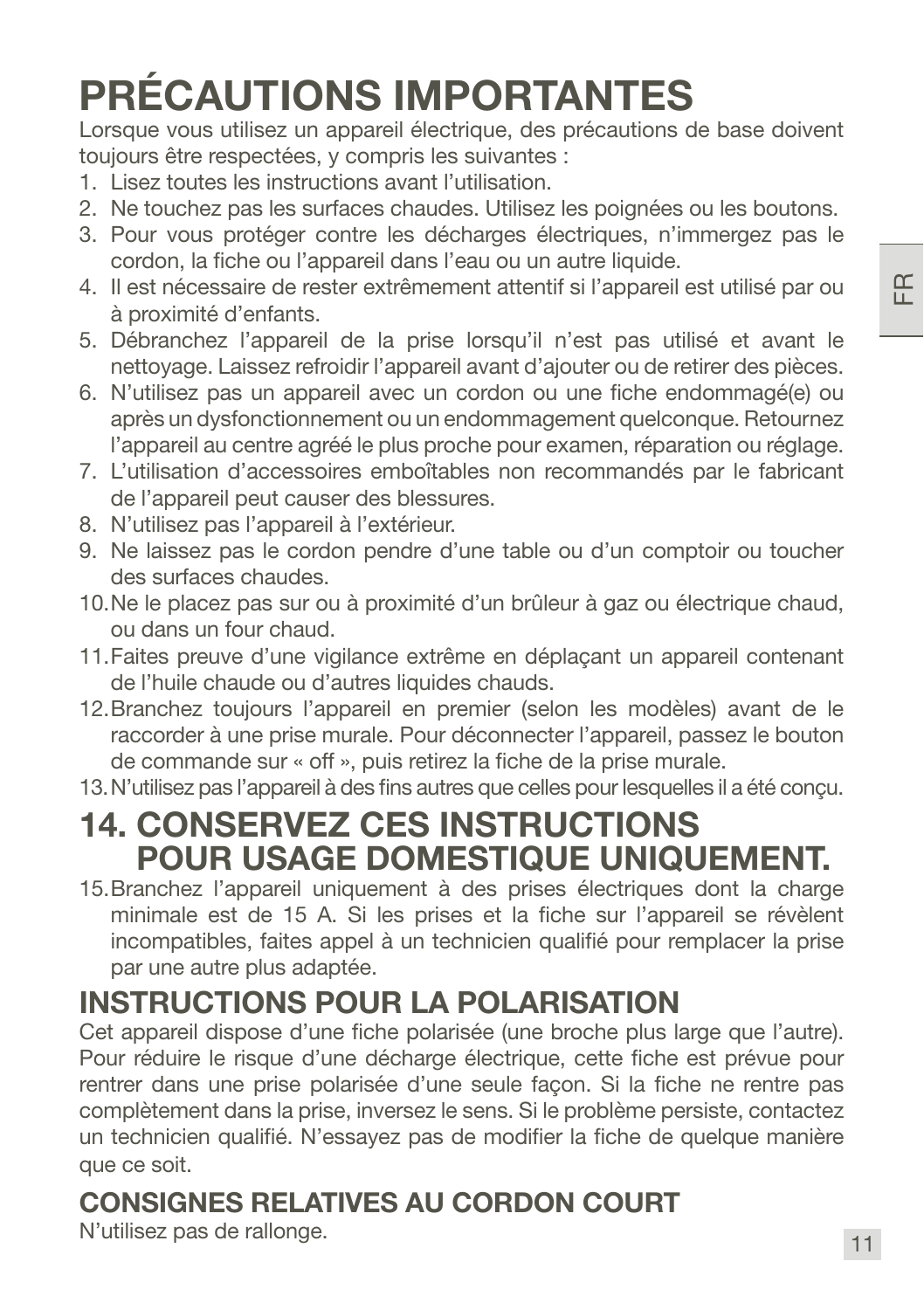Un cordon d'alimentation court doit être fourni pour réduire le risque d'emmêlement ou de trébuchement avec un cordon plus long.

## CONSIGNES DE SÉCURITÉ

- Cet appareil est destiné à un usage domestique uniquement. Il n'est pas destiné à être utilisé, et la garantie ne s'appliquera pas, dans les applications suivantes :
- cuisines réservées au personnel dans les magasins, bureaux et autres environnements de travail ;
- fermes ;
- par les clients dans les hôtels, les motels et autres environnements de type résidentiel ;
- environnements de type chambres d'hôtes.
- Cet appareil n'est pas destiné à une utilisation avec un minuteur externe ou un système de commande à distance séparé.
- Si le cordon d'alimentation est endommagé, il doit être remplacé par le fabricant, son agent de service ou une personne dûment qualifiée afin d'éviter tout risque.
- Cet appareil n'est pas destiné à être utilisé par des personnes (y compris les enfants) ayant un handicap physique, sensoriel ou mental, ou un manque d'expérience et de connaissances, à moins qu'elles ne soient supervisées ou instruites sur l'utilisation de l'appareil par une personne responsable de leur sécurité.
- Il convient de surveiller les enfants pour s'assurer qu'ils ne jouent pas avec l'appareil.
- **AL** La température des surfaces accessibles peuvent être élevées lorsque l'appareil est en fonctionnement. Ne touchez pas les surfaces chaudes de l'appareil.
- Nettoyez les pièces amovibles avec une éponge non abrasive et du liquide vaisselle ou dans un lave-vaisselle (selon les modèles).
- Nettoyez l'intérieur et l'extérieur de l'appareil avec une éponge ou un chiffon humide. Veuillez vous reporter à la section « Nettoyage » des consignes d'utilisation.
- L'appareil peut être utilisé jusqu'à une altitude de 4000 m.

## À faire

- Lisez et suivez les consignes d'utilisation. Conservez-les soigneusement.
- Retirez tout le matériel d'emballage et toutes les étiquettes ou les autocollants promotionnels de votre appareil avant de l'utiliser. Assurez-vous d'avoir aussi enlevé le matériel d'emballage en dessous de la cuve amovible (selon les modèles).
- Vérifiez que la tension de votre réseau principal corresponde à la tension indiquée sur plaque signalétique de l'appareil (courant alternatif).
- Compte tenu des différentes normes en vigueur, si l'appareil est utilisé dans un pays autre que celui où il a été acheté, il doit être contrôlé par un centre de service agréé.
- Utilisez l'appareil sur une surface plane, stable et résistante à la chaleur, à
- 12 distance des éclaboussures d'eau.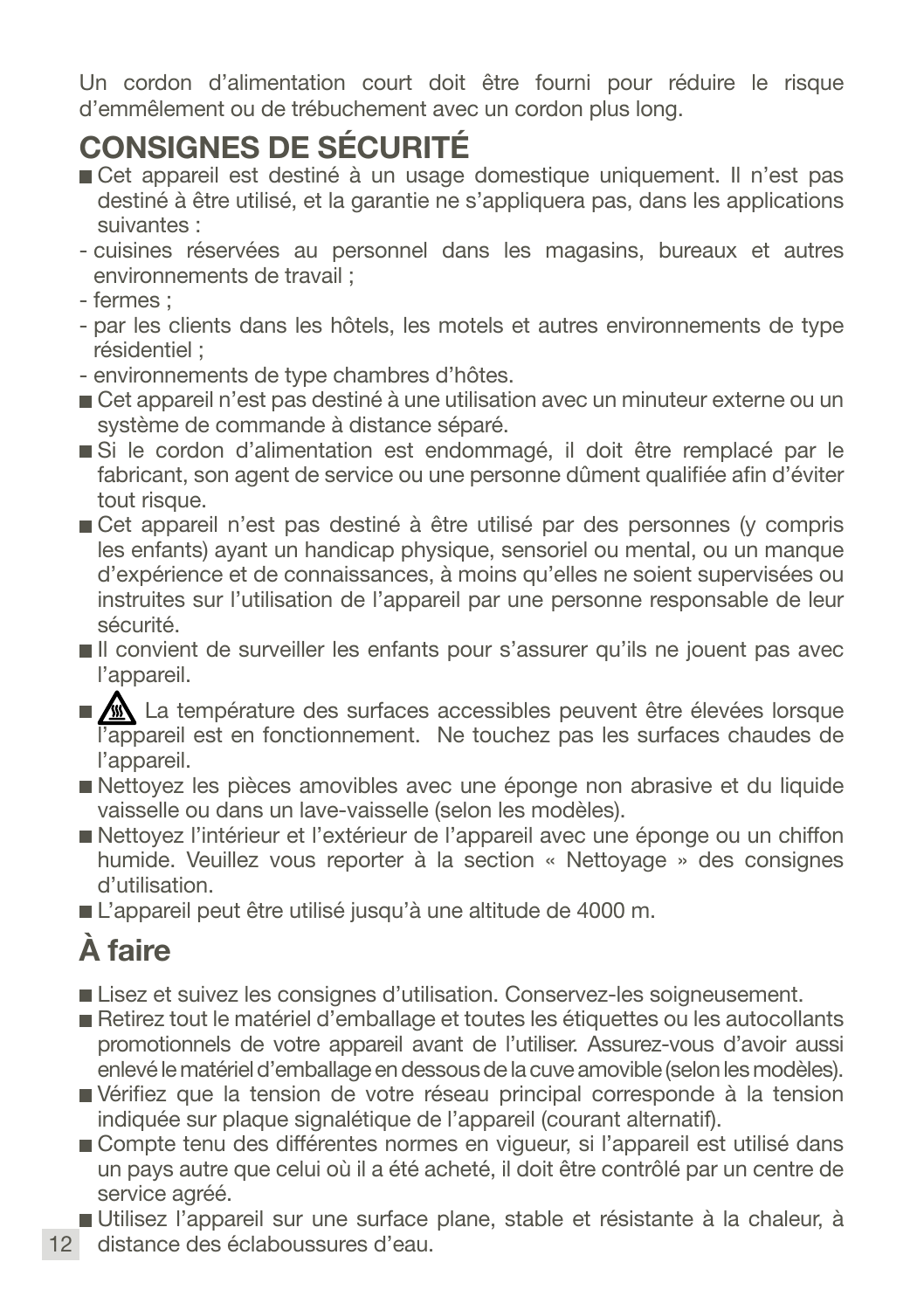- Débranchez toujours votre appareil : après utilisation, pour le déplacer ou le nettoyer.
- En cas d'incendie, débranchez l'appareil et étouffez les flammes avec un torchon humide.
- Pour éviter d'endommager votre appareil, veuillez faire en sorte de suivre les recettes contenues dans les consignes et sur www.krups.com ; assurezvous d'utiliser la bonne quantité d'ingrédients.

## À ne pas faire

- N'utilisez pas l'appareil si ce dernier ou le cordon d'alimentation est endommagé ou s'il est tombé et présente des dommages visibles ou ne semble pas fonctionner normalement. Si cela se produit, l'appareil doit être envoyé à un centre de service agréé.
- N'utilisez pas de rallonge. Si vous décidez tout de même de le faire sous votre propre responsabilité, utilisez une rallonge en bon état et conforme à la puissance de l'appareil.
- Ne laissez pas pendre le cordon d'alimentation.
- Ne débranchez pas l'appareil en tirant sur le cordon d'alimentation.
- Ne déplacez jamais l'appareil tant qu'il contient des aliments chauds.
- Ne faites jamais fonctionner votre appareil à vide.
- N'allumez pas l'appareil près de matériaux inflammables (stores, rideaux... ) ou près d'une source de chaleur externe (cuisinière à gaz, plaques chauffantes, etc).
- N'entreposez pas de produits inflammables près du ou sous le meuble où l'appareil est situé.
- Ne démontez jamais l'appareil vous-même.
- Ne plongez pas le produit dans l'eau.
- N'utilisez pas de produits de nettoyage agressifs (notamment des décapants à base de soude), ni de coussinets Brillo ou d'éponges métalliques.
- N'entreposez pas votre appareil dehors. Rangez-le dans un endroit sec et bien ventilé.

## Conseils/informations

- Lors de la première utilisation du produit, ce dernier peut dégager une odeur non toxique. Cela n'affectera pas son utilisation et disparaîtra rapidement.
- Pour votre sécurité, cet appareil est conforme aux normes et à la législation en vigueur (directives sur la basse tension, la compatibilité électromagnétique, les matériaux en contact avec les aliments, l'environnement, etc).
- Cet appareil est destiné à un usage domestique et intérieur uniquement. En cas d'une utilisation professionnelle, d'une utilisation inappropriée ou d'un non-respect des consignes, le fabricant décline toute responsabilité et la garantie ne s'applique pas.
- Pour votre sécurité, utilisez seulement les accessoires et les pièces détachées conçus pour votre appareil.

#### Environnement



i Votre appareil contient de nombreux matériaux précieux qui peuvent être récupérés ou recyclés.

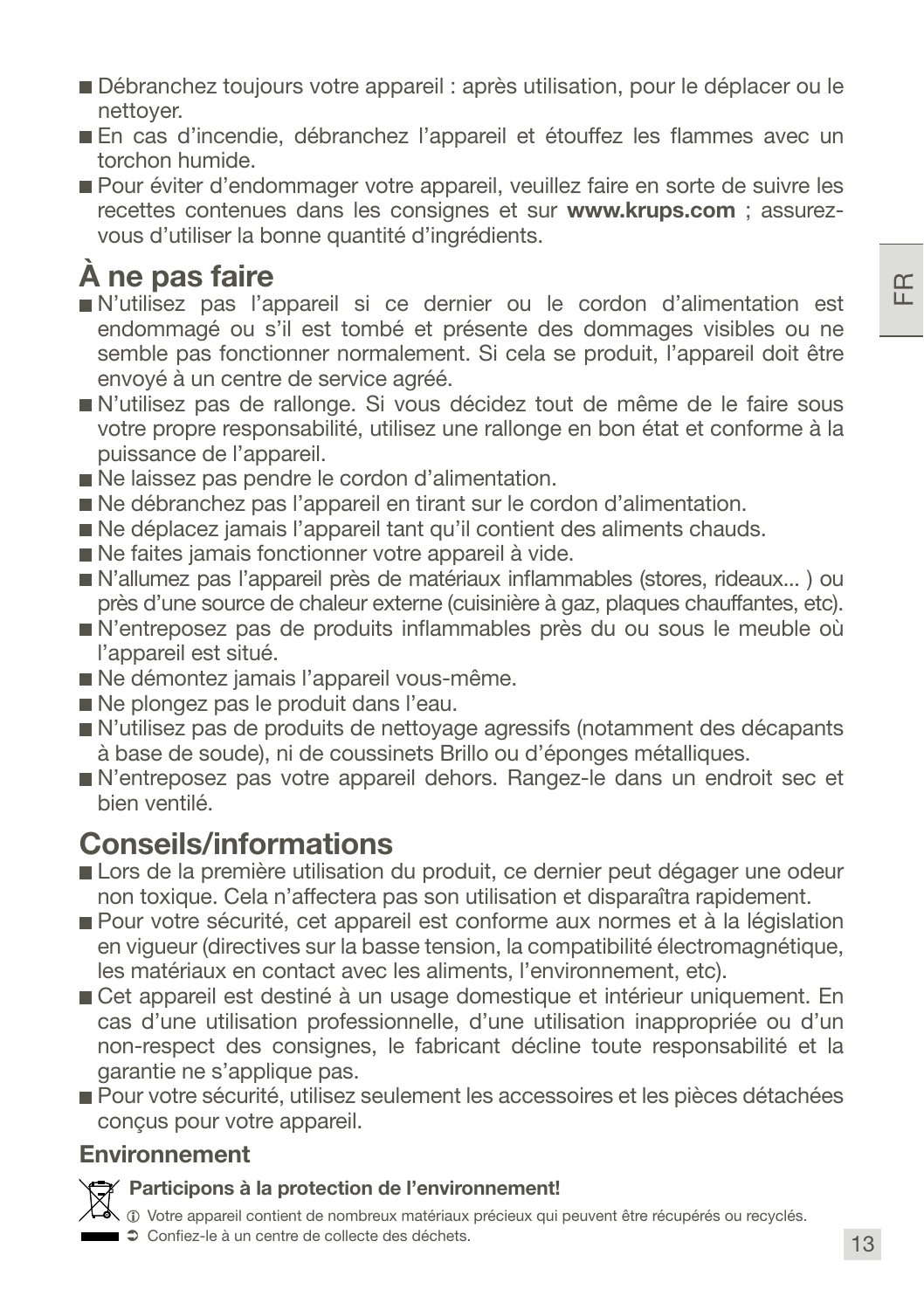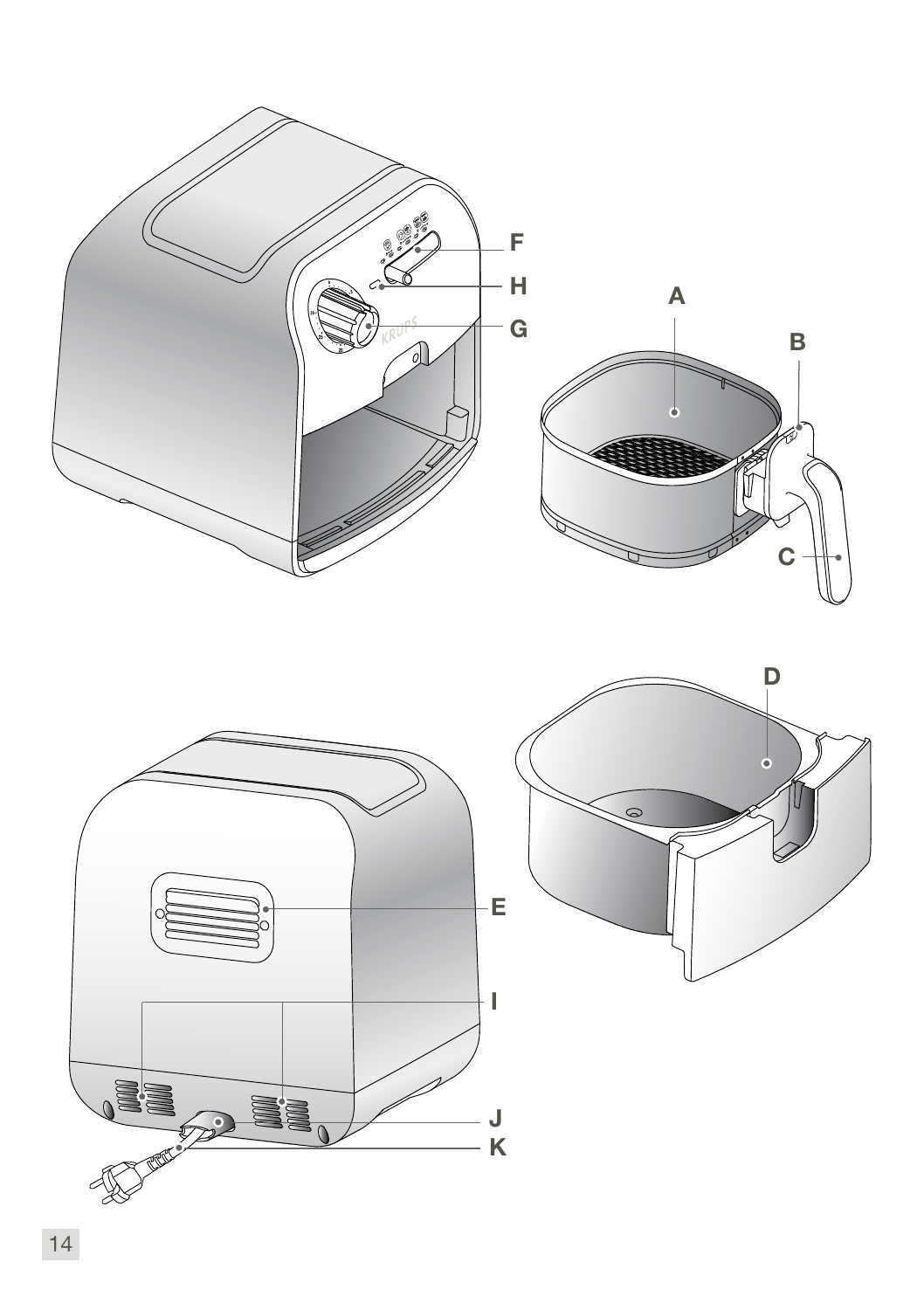## **DESCRIPTION**

- A. Panier
- B. Bouton de déverrouillage du panier
- C. Poignée du panier
- D. Cuve
- E. Évacuation d'air
- F. Bouton de contrôle de la température (150-200 °C/300°F - 275°F)
- G. Minuteur (0-30 min)/bouton d'allumage
- H. Voyant de préchauffage
- I. Bouton de déverrouillage de la poignée
- J. Compartiment de rangement du cordon d'alimentation
- K. Cordon secteur

## AVANT LA PREMIÈRE UTILISATION

- 1. Retirez tout le matériel d'emballage.
- 2. Enlevez tous les autocollants ou étiquettes de l'appareil.
- 3. Nettoyez bien le panier et la cuve à l'eau chaude, avec du liquide vaisselle et une éponge non abrasive.

#### Remarque : Vous pouvez également nettoyer ces pièces au lave-vaisselle.

4. Essuyez l'intérieur et l'extérieur de l'appareil avec un chiffon humide. Fry Delight fonctionne à l'air chaud. Ne remplissez pas la cuve avec de l'huile ou de la graisse de friture.

## PRÉPARATION À L'UTILISATION

- 1. Placez l'appareil sur une surface stable, horizontale et au niveau. Ne placez pas l'appareil sur des surfaces non thermorésistantes.
- 2. Placez correctement le panier dans la cuve.
- 3. Retirez le cordon secteur du compartiment de rangement du cordon au fond de l'appareil. Ne remplissez pas la cuve avec de l'huile ou tout autre liquide. Ne posez rien sur l'appareil. Cela perturbe le débit d'air et affecte le résultat de la cuisson à air chaud.

## MODE D'EMPLOI DE L'APPAREIL

Fry Delight permet de préparer une large gamme d'ingrédients. Les recettes en ligne sur www.krups.com vous aideront à mieux connaître l'appareil. Les temps de cuisson pour les principaux ingrédients sont indiqués dans la section « Réglages ». Vous trouverez plus de recettes sur www.krups.com.

## Friture à air chaud

- 1. Insérez la fiche secteur dans une prise murale.
- 2. Retirez délicatement la cuve du Fry Delight.
- 3. Placez les ingrédients dans le panier.

Remarque : Ne remplissez jamais le panier au-delà de l'indication MAX et ne dépassez jamais la quantité indiquée dans le tableau (voir la section « Réglages »),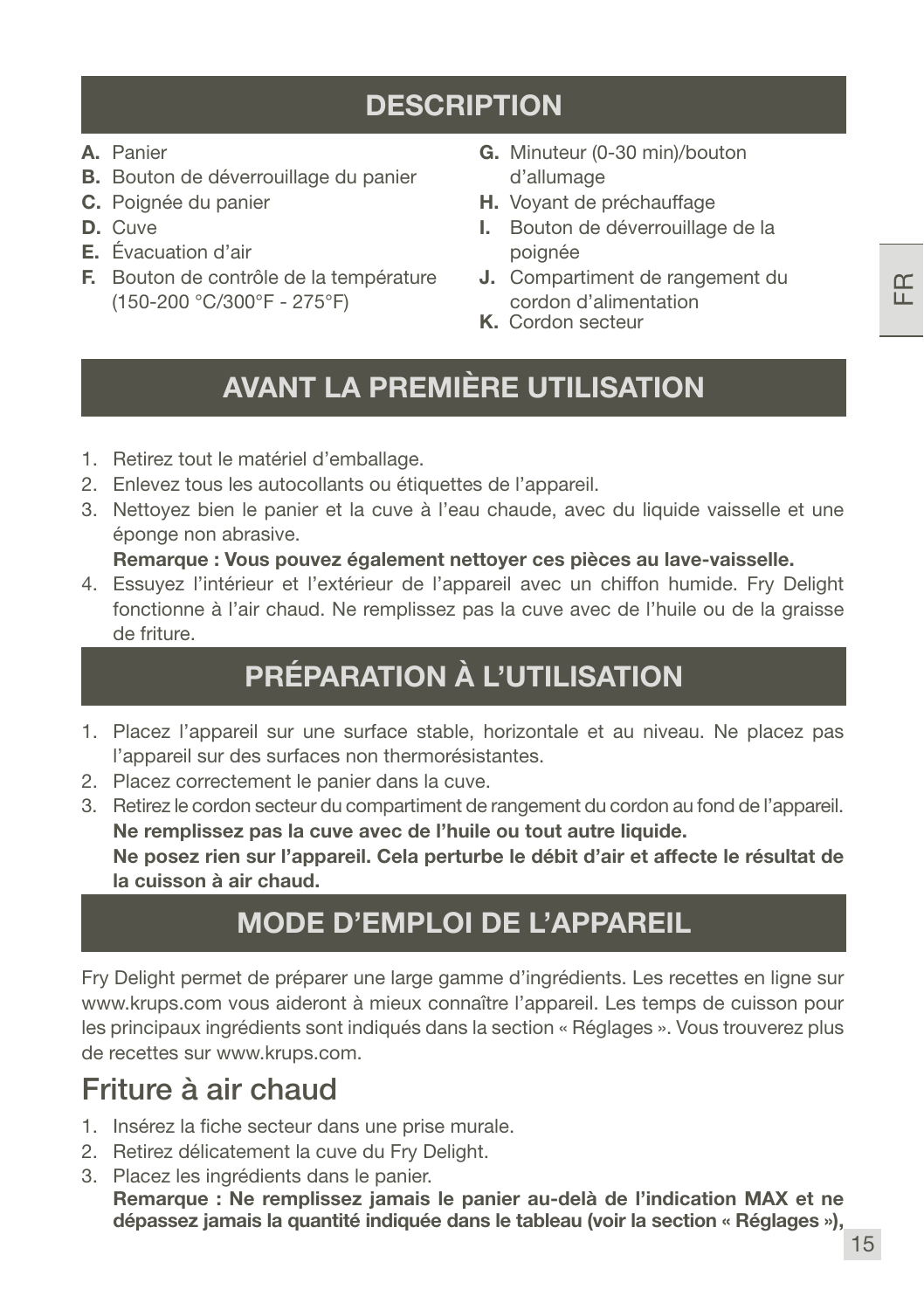car cela pourrait affecter la qualité du résultat final.

4. Remettez la cuve dans le Fry Delight.

N'utilisez jamais la cuve sans le panier à l'intérieur.

Attention : Ne touchez pas la cuve pendant l'utilisation et un certain temps après l'utilisation, car celle-ci devient très chaude. Tenez toujours la cuve par la poignée.

- 5. Placez le bouton de commande de la température sur la température requise. Voir la section « Réglages » pour déterminer la bonne température
- 6. Déterminez le temps de préparation requis pour l'ingrédient (voir la section « Réglages »).
- 7. Pour allumer l'appareil, tournez le bouton du minuteur sur le temps de préparation requis.

Ajoutez 3 minutes au temps de préparation lorsque l'appareil est froid.

Remarque : Si vous le souhaitez, vous pouvez également laisser préchauffer l'appareil sans ingrédients à l'intérieur. Dans ce cas, tournez le bouton du minuteur sur plus de 3 minutes et attendez que le voyant de préchauffage s'éteigne (après environ 3 minutes). Ensuite, remplissez le panier et tournez le bouton du minuteur sur le temps de préparation requis.

- Le voyant de préchauffage s'allume.
- Le minuteur commence le décompte du temps de préparation fixé.
- Au cours du processus de friture à air chaud, le voyant de préchauffage s'allume et s'éteint régulièrement. Cela indique que l'élément chauffant s'allume et s'éteint pour maintenir la température fixée.
- L'excès d'huile des ingrédients est collecté au fond de la cuve
- 8. Certains ingrédients doivent être remués à mi-cuisson (voir la section « Réglages »). Pour remuer les ingrédients, retirez la cuve de l'appareil en la tenant par la poignée et remuez. Ensuite, glissez à nouveau la cuve dans la friteuse à air chaud.

#### Attention : N'appuyez pas sur le bouton de déverrouillage du panier lorsque vous remuez.

Astuce : Pour réduire le poids, vous pouvez retirer le panier de la cuve et secouer seulement le panier. Pour cela, retirez la cuve de l'appareil, posez-la sur une surface thermorésistante et appuyez sur le bouton de déverrouillage du panier.

Astuce : Si vous avez réglé le minuteur sur la moitié du temps de préparation, le minuteur sonne lorsque vous devez remuer les ingrédients. Cependant, cela signifie que vous devez régler à nouveau le minuteur sur le temps de préparation restant après avoir remué.

9. Lorsque vous entendez la sonnerie du minuteur, le temps de préparation défini s'est écoulé.

Retirez la cuve de l'appareil et posez-la sur une surface thermorésistante.

Remarque : Vous pouvez également éteindre l'appareil manuellement. Pour cela, tournez le bouton du minuteur sur 0.

10. Vérifiez que les ingrédients sont prêts.

Si les ingrédients ne sont pas encore prêts, réinsérez simplement la cuve dans l'appareil et réglez le minuteur sur quelques minutes supplémentaires.

- 11. Videz le panier dans un bol ou une assiette. Astuce : Pour enlever des ingrédients volumineux ou fragiles, utilisez une pince pour retirer les ingrédients du panier.
- 12. Pour enlever les petits ingrédients (p. ex., les frites), appuyez sur le bouton de déverrouillage du panier et retirez le panier de la cuve en le soulevant.
- 16 Ne retournez pas le panier lorsqu'il est toujours fixé à la cuve, pour éviter que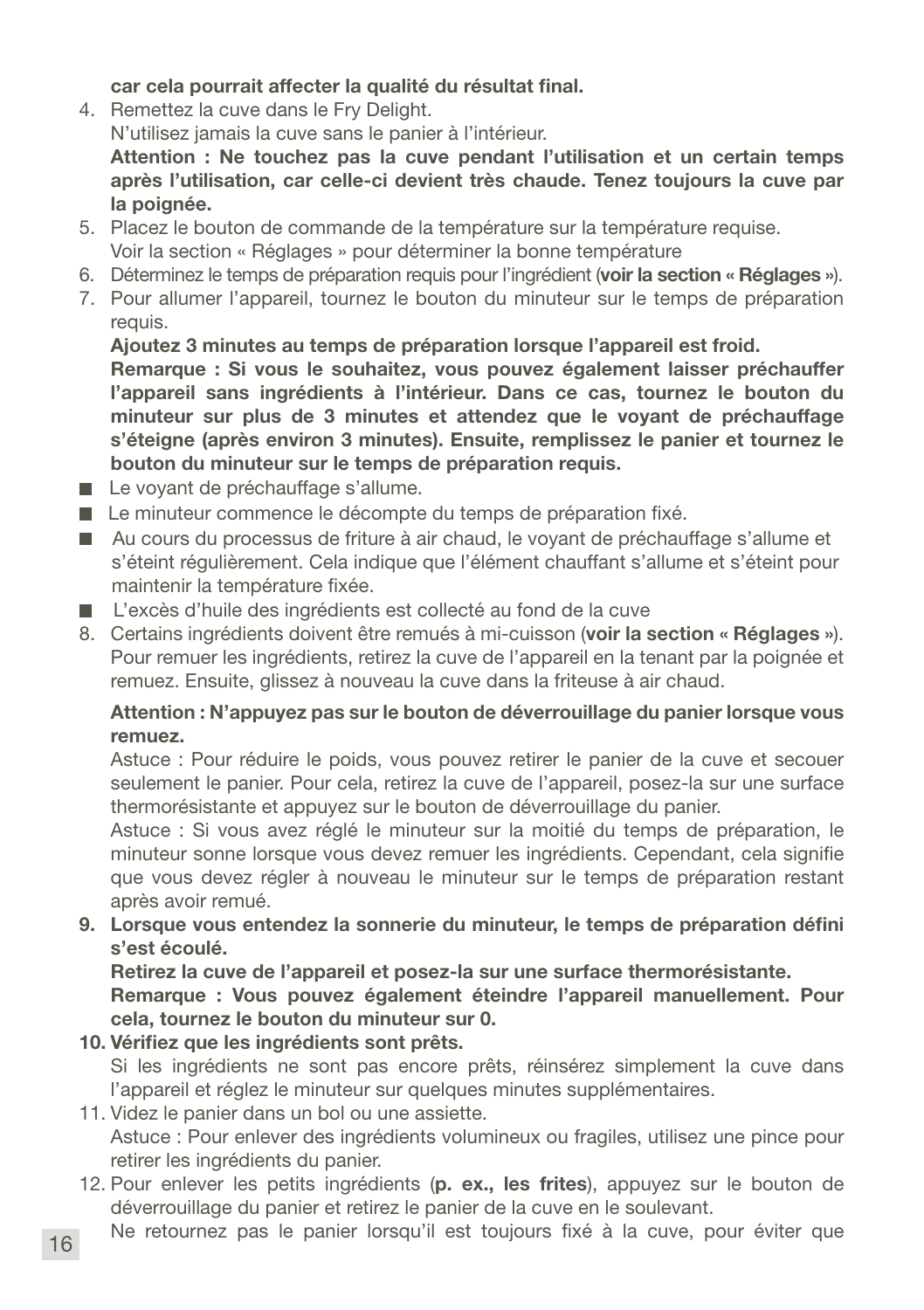l'excédent d'huile collecté au fond de la cuve ne se verse sur les ingrédients. Après la cuisson à air chaud, la cuve et les ingrédients sont chauds. Selon le type d'ingrédients placés dans le Fry Delight, de la vapeur peut s'échapper de la cuve.

13. Lorsqu'un lot d'ingrédients est prêt, le Fry Delight est prêt instantanément pour préparer un autre lot.

## RÉGLAGES

Le tableau ci-dessous vous aide à sélectionner les réglages de base pour les ingrédients que vous souhaitez préparer. Remarque : Gardez à l'esprit que ces réglages sont des indications. Étant donné que les ingrédients sont différents en termes de provenance, de taille, de forme et de marque, nous ne pouvons pas garantir les meilleurs réglages pour vos ingrédients.

Parce que la technologie Air Pulse réchauffe instantanément l'air à l'intérieur de l'appareil, le fait de retirer brièvement la cuve de l'appareil pendant la cuisson à air chaud perturbe très peu le processus.

|                                        | Quantité min/<br>max (lbs) | <b>Temps</b><br>(min) | Température<br>$(^{\circ}F/^{\circ}C)$ | <b>Remuez</b> | <b>Informations</b><br>supplémentaires |
|----------------------------------------|----------------------------|-----------------------|----------------------------------------|---------------|----------------------------------------|
|                                        |                            |                       | Pommes de terre et frites              |               |                                        |
| Frites surgelées fines                 | $0.66 - 1.54$ lbs          | $12 - 16$             | 370°F / 200°C                          | Remuez        |                                        |
| Frites surgelées<br>épaisses           | $0.66 - 1.54$ lbs          | $12 - 20$             | 370°F / 200°C                          | Remuez        |                                        |
| Frites maison (8 x<br>$8$ mm $)$       | $0.66 - 1.76$ lbs          | $18 - 25$             | 355°F / 180°C                          | Remuez        | Ajouter une 1/2 c.<br>à soupe d'huile  |
| Quartiers de pommes<br>de terre maison | $0.66 - 1.76$ lbs          | $18 - 22$             | 355°F / 180°C                          | Remuez        | Ajouter une 1/2 c.<br>à soupe d'huile  |
| Cubes de pommes<br>de terre maison     | $0.66 - 1.65$ lbs          | $15 - 21$             | 355°F / 180°C                          | Remuez        | Ajouter une 1/2 c.<br>à soupe d'huile  |

| <b>Viandes et volailles</b> |                   |           |                                    |  |  |  |  |  |
|-----------------------------|-------------------|-----------|------------------------------------|--|--|--|--|--|
| Steak                       | $0.22 - 1.10$ lbs | $7 - 14$  | $355^{\circ}$ F / 180 $^{\circ}$ C |  |  |  |  |  |
| Côtelettes de porc          | $0.22 - 1.10$ lbs | $12 - 16$ | $355^{\circ}$ F / 180 $^{\circ}$ C |  |  |  |  |  |
| Hamburger                   | $0.22 - 1.10$ lbs | $7 - 14$  | $355^{\circ}$ F / 180 $^{\circ}$ C |  |  |  |  |  |
| Boulettes de viande         | $0.88$ lbs        | 12        | $355^{\circ}$ F / 180 $^{\circ}$ C |  |  |  |  |  |
| Roulé à la saucisse         | $0.22 - 1.10$ lbs | $10 - 11$ | $370^{\circ}$ F / 200 $^{\circ}$ C |  |  |  |  |  |
| Pilons                      | $0.22 - 1.10$ lbs | 18-22     | $355^{\circ}$ F / 180 $^{\circ}$ C |  |  |  |  |  |
| Blanc de poulet             | $0.22 - 1.10$ lbs | $10 - 15$ | $355^{\circ}$ F / 180 $^{\circ}$ C |  |  |  |  |  |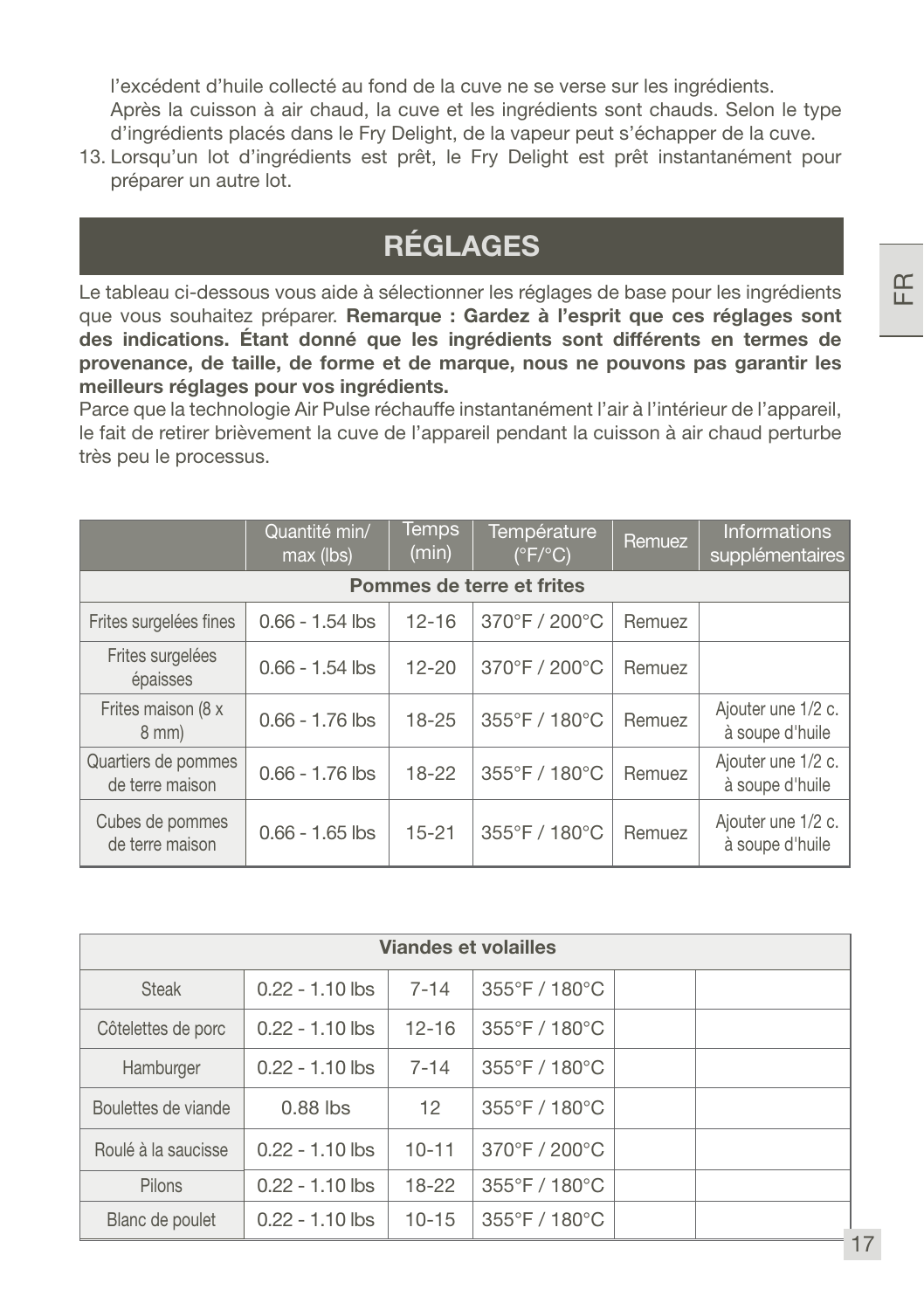|                               | Quantité min/<br>max (lbs) | <b>Temps</b><br>(min) | Température<br>$(°\overline{F/°C})$ | Remuez | <b>Informations</b><br>supplémentaires |
|-------------------------------|----------------------------|-----------------------|-------------------------------------|--------|----------------------------------------|
|                               |                            | <b>Snacks</b>         |                                     |        |                                        |
| <b>Nems</b>                   | $0.22 - 1.10$ lbs          | $8 - 9$               | $370^\circ F/$<br>$200^{\circ}$ C   |        | Prêt à cuire                           |
| Nuggets de poulet<br>surgelés | $0.22 - 1.10$ lbs          | $6 - 9$               | $370^\circ F/$<br>$200^{\circ}$ C   | Remuez | Prêt à cuire                           |
| Poissons panés<br>surgelés    | $0.22 - 0.66$ lbs          | $6 - 9$               | $370^\circ F/$<br>$200^{\circ}$ C   | Remuez | Prêt à cuire                           |
| Calamars frits<br>congelés    | $0.66$ lbs                 | 6                     | $370^\circ F/$<br>$200^{\circ}$ C   | Remuez | Prêt à cuire                           |

| <b>Pâtisserie</b> |                   |           |               |                                    |  |  |  |  |
|-------------------|-------------------|-----------|---------------|------------------------------------|--|--|--|--|
| Gâteau            | $0.66$ lbs        | 30        | 320°F / 160°C | Utilisez un plat<br>allant au four |  |  |  |  |
| Quiche            | $0.22 - 0.66$ lbs | $9 - 10$  | 355°F / 180°C | Utilisez un plat<br>allant au four |  |  |  |  |
| <b>Muffins</b>    | $0.66$ lbs        | $15 - 18$ | 355°F / 180°C | Utilisez un plat<br>allant au four |  |  |  |  |

#### Consultez les recettes en ligne du site www.krupsusa.com

## **CONSEILS**

- Les petits ingrédients nécessitent généralement un temps de préparation légèrement plus court que les ingrédients plus volumineux.
- Une grande quantité d'ingrédients nécessite uniquement un temps de préparation légèrement plus long, une petite quantité d'ingrédients nécessite uniquement un temps de préparation légèrement plus court.
- Remuer les petits ingrédients à mi-cuisson permet d'optimiser le résultat final et peut contribuer à une meilleure homogénéité de la cuisson des ingrédients.
- Ajoutez de l'huile aux pommes de terre fraîches pour un résultat croustillant. Après avoir ajouté l'huile, faites frire vos ingrédients dans le Fry Delight dans les minutes qui suivent.
- Ne préparez pas des ingrédients extrêmement gras, tels que les saucisses, dans le Fry Delight.
- Les bouchées qui peuvent être cuites au four peuvent également être cuites dans le Fry Delight.
- La quantité optimale de frites pour un résultat croustillant est de 500 grammes.
- Utilisez de la pâte toute prête pour préparer des bouchées fourrées rapidement et facilement. La pâte toute prête nécessite également un temps de préparation plus court que la pâte maison.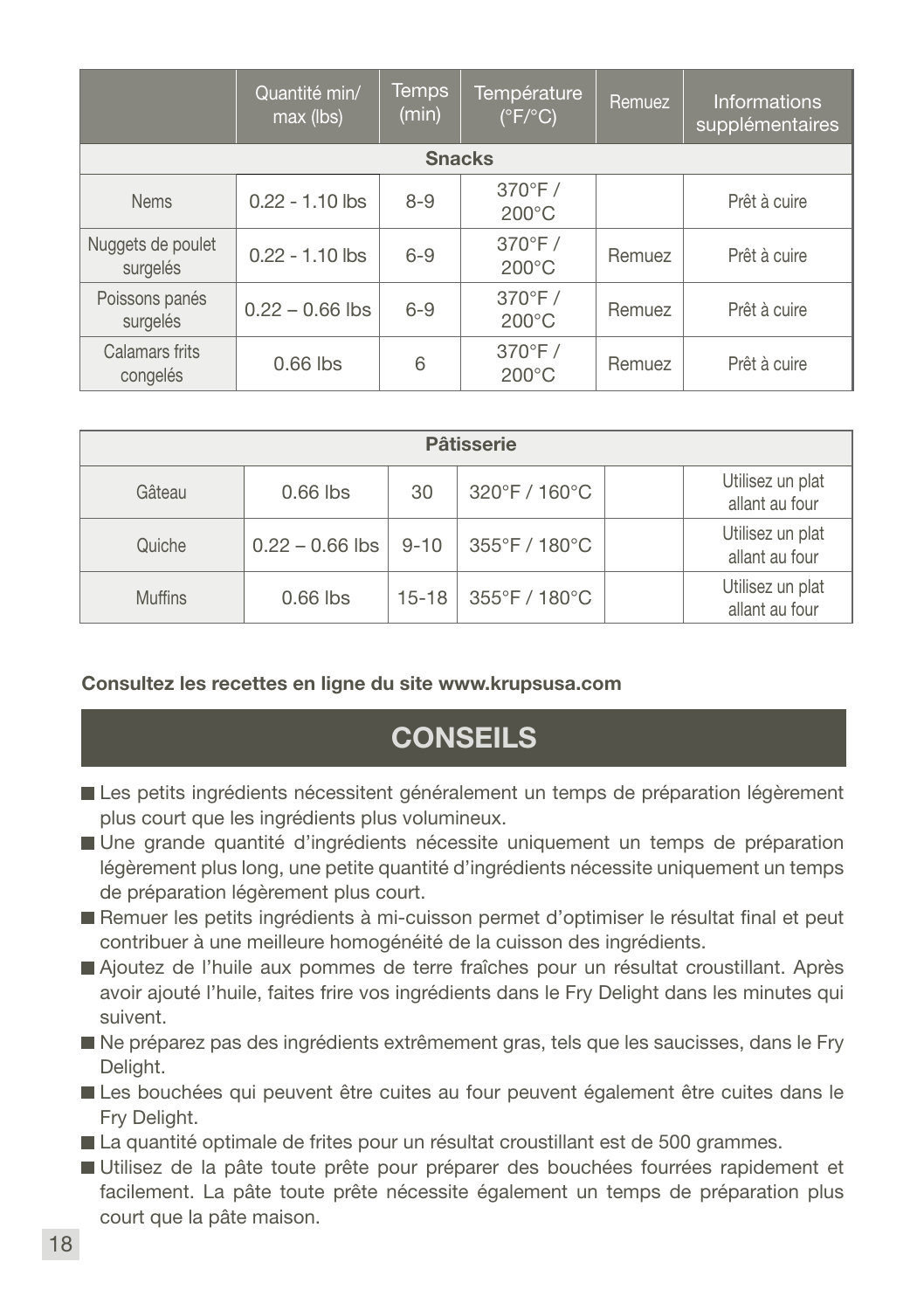19

FR

- Placez un plat allant au four dans le panier Fry Delight si vous souhaitez préparer un gâteau ou une quiche ou si vous voulez cuire des ingrédients fragiles ou fourrés.
- Vous pouvez également utiliser le Fry Delight pour réchauffer les ingrédients. Pour réchauffer les ingrédients, réglez la température sur 160 ºC / 320°F pour au plus 10 minutes.

Remarque : Lorsque vous utilisez des ingrédients qui lèvent (tels que des gâteaux, des quiches ou des muffins), le plat allant au four ne doit pas être rempli à plus de la moitié.

Remarque : Ajoutez 3 minutes de temps de préparation lorsque vous démarrez la cuisson alors que Fry Delight est encore froide.

### FAIRE DES FRITES MAISON

Pour de meilleurs résultats, nous vous conseillons d'utiliser des frites précuites (p. ex., surgelées). Si vous souhaitez préparer des frites maison, veuillez suivre les étapes cidessous.

- 1. Épluchez les pommes de terre et coupez-les en bâtonnets.
- 2. Faites tremper les bâtonnets de pommes de terre dans un bol pendant au moins 30 minutes, retirez-les et séchez-les avec du papier absorbant.
- 3. Versez ½ cuillère à soupe d'huile d'olive dans un bol, placez les bâtonnets au-dessus et mélangez jusqu'à ce que les bâtonnets soient recouverts d'huile.
- 4. Enlevez les bâtonnets du bol avec vos doigts ou un ustensile de cuisine de sorte que l'excédent d'huile reste dans le bol. Placez les bâtonnets dans le panier. Remarque : Ne renversez pas le bol pour mettre tous les bâtonnets dans le panier en une seule fois, afin d'éviter que l'excédent d'huile se retrouve au fond de la cuve.
- 5. Faites cuire les bâtonnets de pommes de terre conformément aux instructions de la section « Réglages ».

## **NETTOYAGE**

Nettoyez l'appareil après chaque utilisation.

Le revêtement de la cuve et du panier est anti-adhésif. N'utilisez pas d'ustensiles de cuisine métalliques ou des produits de nettoyage abrasifs pour les nettoyer, car cela peut endommager le revêtement anti-adhésif.

- 1. Retirez la fiche secteur de la prise murale et laissez l'appareil refroidir Remarque : Retirez la cuve pour laisser la friteuse à air chaud refroidir plus rapidement.
- 2. Essuyez l'extérieur de l'appareil avec un chiffon humide.
- 3. Nettoyez la cuve et le panier à l'eau chaude, avec du liquide vaisselle et une éponge non abrasive.

Vous pouvez utiliser un liquide dégraissant pour enlever tout résidu de saleté.

Remarque : La cuve et le panier sont lavables au lave-vaisselle.

Conseil : Si la saleté adhère au panier ou au fond de la cuve, remplissez la cuve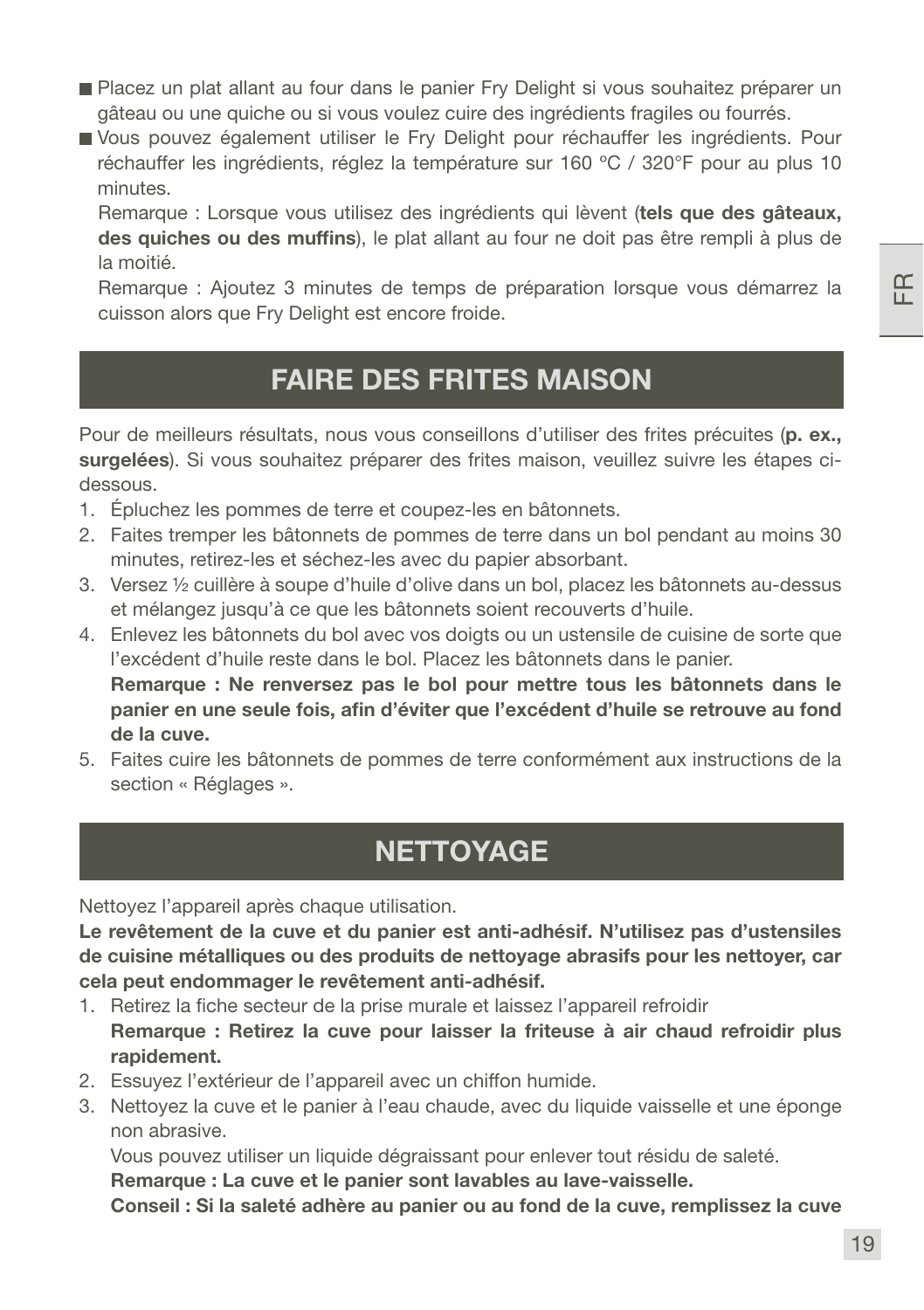avec de l'eau chaude et du liquide vaisselle. Placez le panier dans la cuve et laissez tremper la cuve et le panier pendant environ 10 minutes.

- 4. Nettoyez l'intérieur de l'appareil avec de l'eau chaude et une éponge non abrasive.
- 5. Nettoyez l'élément chauffant avec une brosse nettoyante pour retirer les résidus d'aliments.

## RANGEMENT

- 1. Débranchez l'appareil et laissez-le refroidir
- 2. Assurez-vous que toutes les pièces sont propres et sèches.
- 3. Poussez le cordon dans le compartiment de rangement. Fixez le cordon en l'insérant dans la fente de fixation.

## ENVIRONNEMENT

Ne jetez pas l'appareil avec les ordures ménagères ordinaires à la fin de sa vie utile, mais déposez-le à un point de collecte officiel pour qu'il soit recyclé. Vous aiderez ainsi à préserver l'environnement.

## GARANTIE ET SERVICE APRÈS-VENTE

Si vous avez besoin d'un service après-vente ou d'informations ou en cas de problème, veuillez consulter le site Web de KRUPS à l'adresse www.krupsusa.com ou contacter le service d'assistance à la clientèle KRUPS de votre pays. Vous trouverez le numéro de téléphone dans le livret de garantie mondiale. S'il n'y a pas de service clients dans votre pays, veuillez vous rendre chez votre distributeur KRUPS local.

## DIAGNOSTIC D'ANOMALIE

Si vous rencontrez des problèmes avec votre appareil, visitez www.krupsusa.com pour consulter la foire aux questions ou contactez le service d'assistance à la clientèle de votre pays.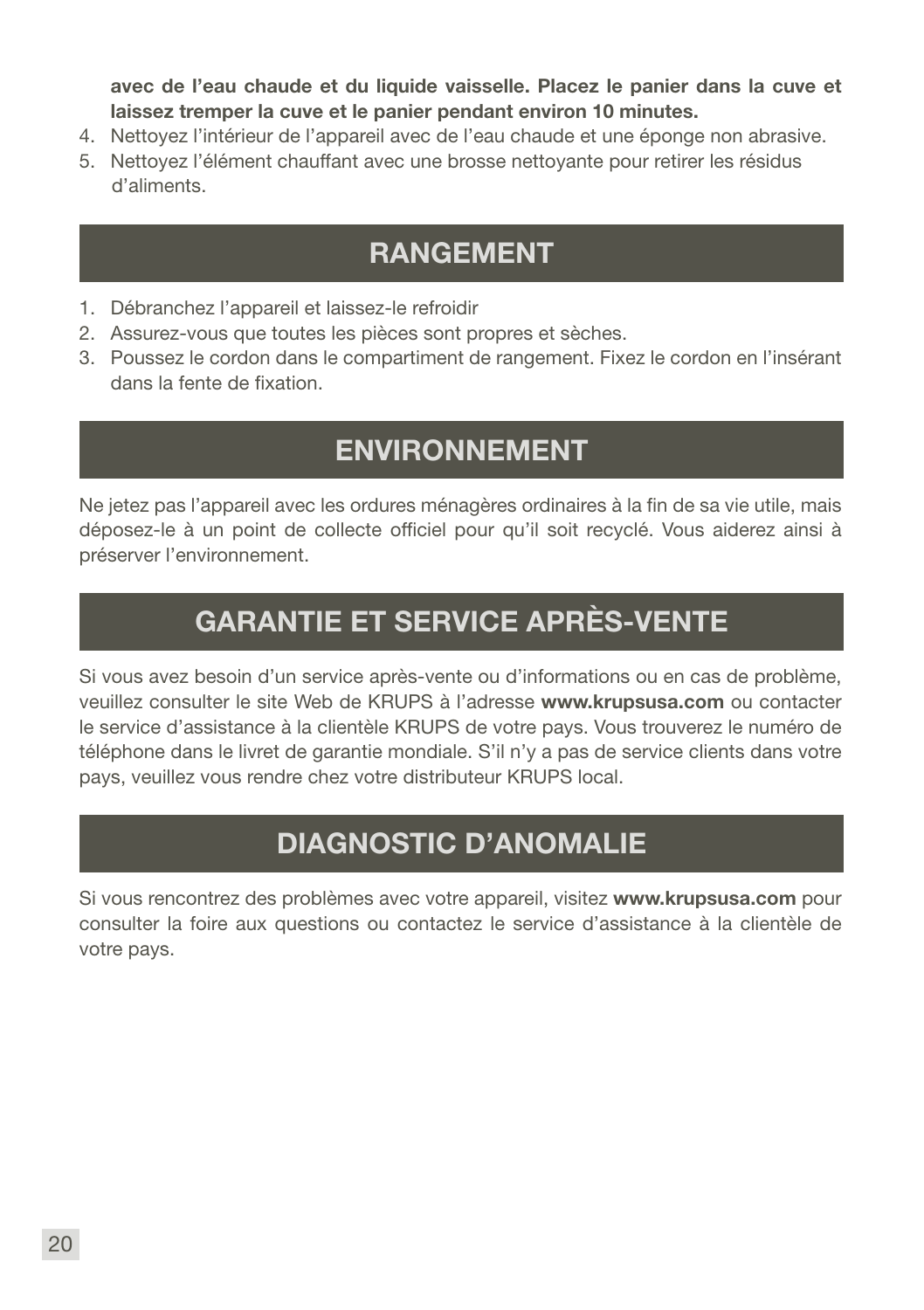## PRECAUCIONES IMPORTANTES

Cuando se usan artefactos eléctricos, siempre se deben seguir las precauciones básicas de seguridad, entre las que se incluyen las siguientes:

- 1. Lea todas las instrucciones antes de usarlo.
- 2. No toque las superficies calientes. Utilice las asas o perillas.
- 3. Para protegerse contra descargas eléctricas no sumerja el cable, los enchufes o el artefacto en agua u otro líquido.
- 4. Es necesario supervisar de cerca a los niños cuando se utiliza cualquier artefacto cerca de ellos.
- 5. Desenchufe el artefacto del tomacorriente cuando no lo esté utilizando y antes de limpiarlo. Deje que el artefacto se enfríe antes de colocarle o retirarle piezas.
- 6. No haga funcionar ningún artefacto que tenga un cable o enchufe dañado, después de que el artefacto tenga problemas en su funcionamiento o que se haya dañado de cualquier forma. Devuelva el artefacto al servicio autorizado más cercano para su inspección, reparación o ajuste.
- 7. El uso de accesorios no recomendados por el fabricante del artefacto puede ocasionar lesiones.
- 8. No utilice el artefacto al aire libre.
- 9. No permita que el cable cuelgue por el borde de la mesa o en la encimera de la cocina, ni que esté en contacto con superficies calientes.
- 10.No lo coloque sobre ni cerca de un quemador a gas o eléctrico caliente, ni en un horno calentado.
- 11.Se debe tener precaución extrema al mover un aparato que contenga aceite caliente u otros líquidos calientes.
- 12.Coloque siempre el enchufe en el aparato en primer lugar (depende del modelo) y luego enchufe el cable en el tomacorriente. Para desconectarlo, gire todos los controles a la posición «off» (Apagado) y retire el enchufe del tomacorriente.
- 13.No utilice el aparato para otro uso que no sea el uso previsto.

## 14. GUARDE ESTAS INSTRUCCIONES SOLO PARA EL HOGAR..

15. Solo conecte el aparato a tomacorrientes eléctricos que tengan una carga mínima de 15 A. Si los tomacorrientes y el enchufe del aparato son incompatibles, solicite a un técnico profesional calificado que cambie el tomacorrientes por uno más adecuado.

## INSTRUCCIONES DE POLARIZACIÓN

Este artefacto tiene una clavija polarizada (una patilla es más ancha que la otra). Para reducir el riesgo de descarga eléctrica, el enchufe está diseñado para entrar en un tomacorriente polarizado de una sola manera. Si el enchufe no se inserta completamente en el tomacorriente, intente enchufarlo invirtiéndolo de posición. Si sigue sin ajustar, comuníquese con un electricista calificado. No intente cambiar la forma del enchufe.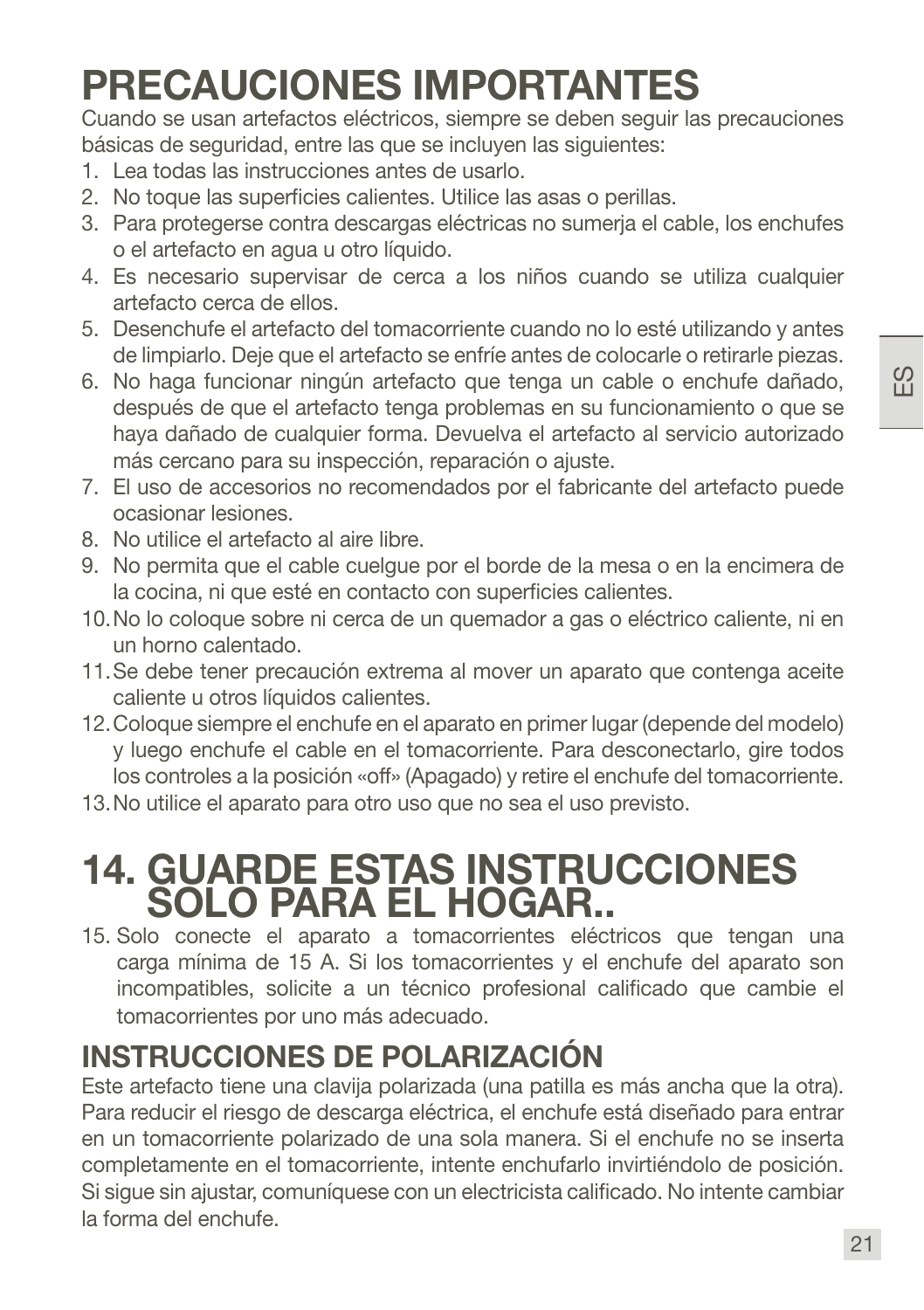## INSTRUCCIONES SOBRE EL CABLE CORTO

No use con un cable de extensión.

Se debe proporcionar un cable de alimentación corto para reducir el riesgo que puede ocasionar el enredarse o tropezarse con un cable más largo.

## INSTRUCCIÓN DE SEGURIDAD

- Este aparato está previsto para uso doméstico solamente. No está diseñado para los siguientes usos y la garantía no se aplicará para:
- áreas de cocina con personal en tiendas, oficinas u otros entornos de trabajo; - granjas;
- por clientes en hoteles, moteles y otros entornos de tipo residencial;
- entornos del tipo hospedería.
- Este artefacto no está diseñado para ser operado a través de un temporizador externo o un sistema independiente de control remoto.
- Si el cable de alimentación está dañado, el fabricante, el agente de servicios o personas con una calificación similar deberán sustituirlo para evitar peligros.
- Este artefacto no está diseñado para ser utilizado por personas (incluidos niños) con limitaciones físicas, sensoriales o mentales, o por personas sin experiencia ni conocimiento, a menos que hayan recibido supervisión o instrucciones por parte de una persona responsable de su seguridad en cuanto al uso del artefacto.
- Se debe supervisar a los niños para impedir que jueguen con el artefacto.
- $\blacksquare$   $\blacksquare$  La temperatura de las superficies accesibles pueden elevarse cuando el artefacto se encuentra en funcionamiento. No toque las superficies calientes del aparato.
- Limpie las partes desmontables con una esponia no abrasiva y líquido de lavavajillas o en un lavavajillas (depende del modelo).
- Limpie el interior y el exterior del aparato con una esponja o un paño húmedos. Consulte la sección «Limpieza» de las instrucciones de uso.
- El aparato se puede usar hasta una altitud máxima de 4000 m

## Qué debe hacer

- Lea y siga las instrucciones de uso. Guárdelas en un lugar seguro.
- Retire todos los materiales de embalaje y las etiquetas o calcomanías promocionales de su aparato antes de usarlo. Asegúrese de retirar todos los materiales que estén debajo del tazón extraíble (depende del modelo).
- Verifique que el voltaje de su red de corriente corresponde al voltaje indicado en la placa de características que está en el aparato (corriente alterna).
- Dados los diversos estándares en vigencia, si el aparato se usa en un país que no sea en el cual se compró, haga que un Centro de servicio aprobado lo verifique.
- Use el aparato sobre una superficie plana, estable y resistente al calor, lejos de lugares donde pueda recibir salpicaduras de agua.
- 22 Siempre desenchufe su aparato: después de usarlo, para moverlo o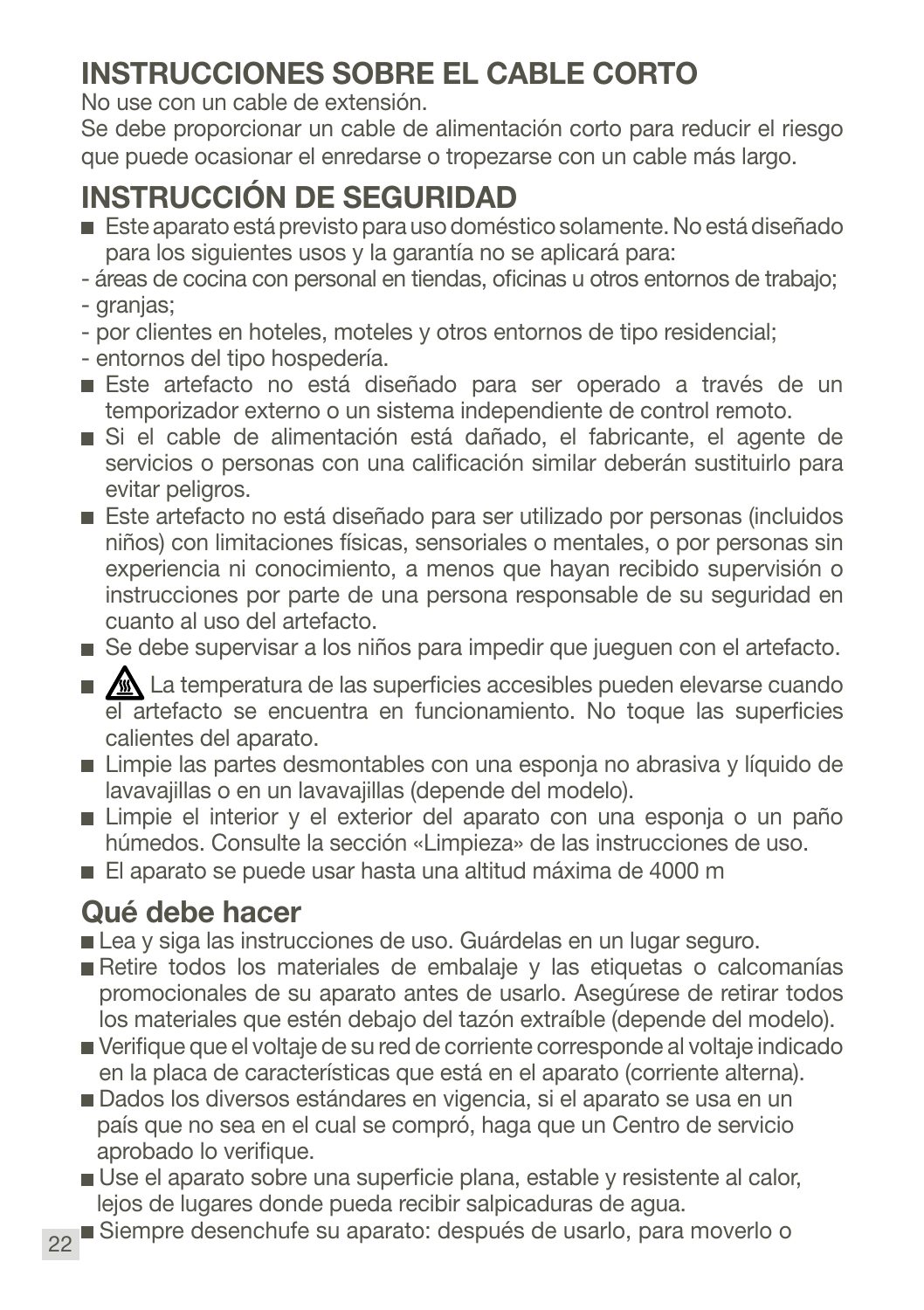para limpiarlo.

- En caso de incendio, desenchufe el aparato y apague las llamas con un paño de cocina húmedo.
- Para evitar daños en su aparato, asegúrese de seguir las recetas en las instrucciones y en www.krups.com; asegúrese de usar las cantidades

correctas de los ingredientes

## Qué no debe hacer

- No use el aparato si este o su cable de alimentación está dañado o si se ha caído y tiene daños visibles o parece estar funcionando de forma anormal. Si esto ocurre, se debe enviar el aparato a un Centro de servicio aprobado.
- No use con un cable de extensión. Si, no obstante lo anterior, decide hacerlo, bajo su propia responsabilidad, use un cable de extensión que esté en buenas condiciones y que sea acorde a la potencia de su aparato.
- No deie el cable de alimentación colgando.
- No desconecte el aparato tirando del cable de alimentación.
- Nunca mueva el aparato cuando todavía contiene comida caliente.
- Nunca utilice su aparato cuando esté vacío.
- No encienda el aparato si está cerca de materiales inflamables (persianas, cortinas...) o cerca de una fuente de calor externa (estufa de gas, hornillo, etc.).
- No guarde productos inflamables cerca o debajo del mueble en el cual se encuentra el aparato.
- Nunca desarme el aparato usted mismo.
- No sumeria el producto en agua.
- No use productos de limpieza (en particular, decapantes a base de bicarbonato), ni almohadillas de brillo ni estropajos.
- No guarde su aparato en el exterior. Guárdelo en un área bien ventilada y seca

## Consejo o información

Cuando use el producto por primera vez, podría liberar un olor no tóxico. Esto no afectará el uso y desaparecerá rápidamente.

■ Para su seguridad, este aparato cumple con los estándares y las regulaciones aplicables (Directivas sobre bajo voltaje, Compatibilidad electromagnética, Materiales en contacto con alimentos, Medio ambiente, etc.). Este aparato fue diseñado solo para uso doméstico y no para exteriores. En caso de uso profesional, uso inadecuado o incumplimiento de las instrucciones, el fabricante declina toda responsabilidad y no se aplica la garantía.

Para su seguridad, solo use los accesorios y las piezas de repuesto que están diseñadas para su aparato.

### Medio ambiente



#### ¡Primero la protección del ambiente!

 $\sim$   $\sim$   $\sim$   $\sim$  Su electrodoméstico contiene valiosos materiales que se pueden recuperar o reciclar.

Déjelo en un centro local de recolección cívica de basura.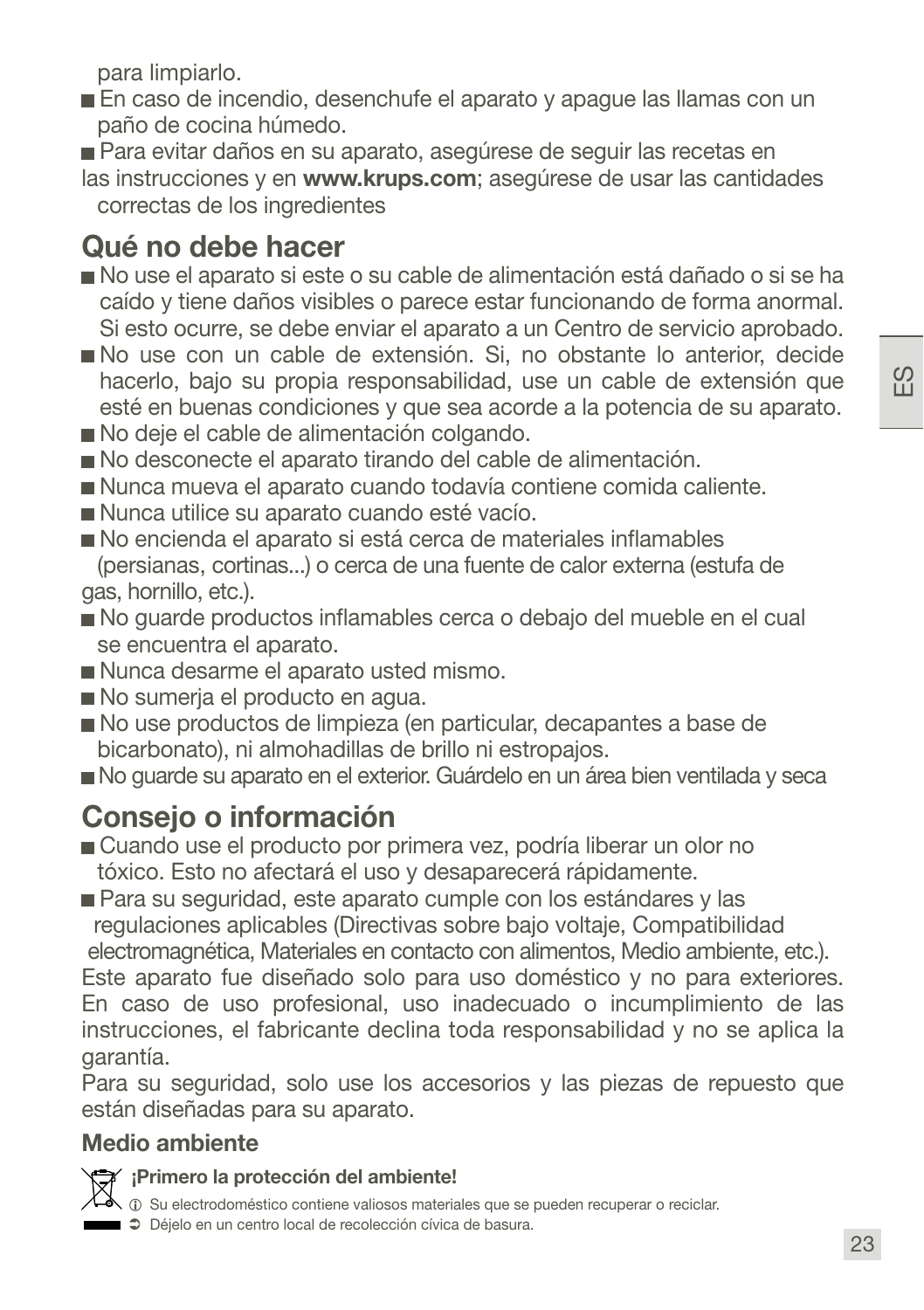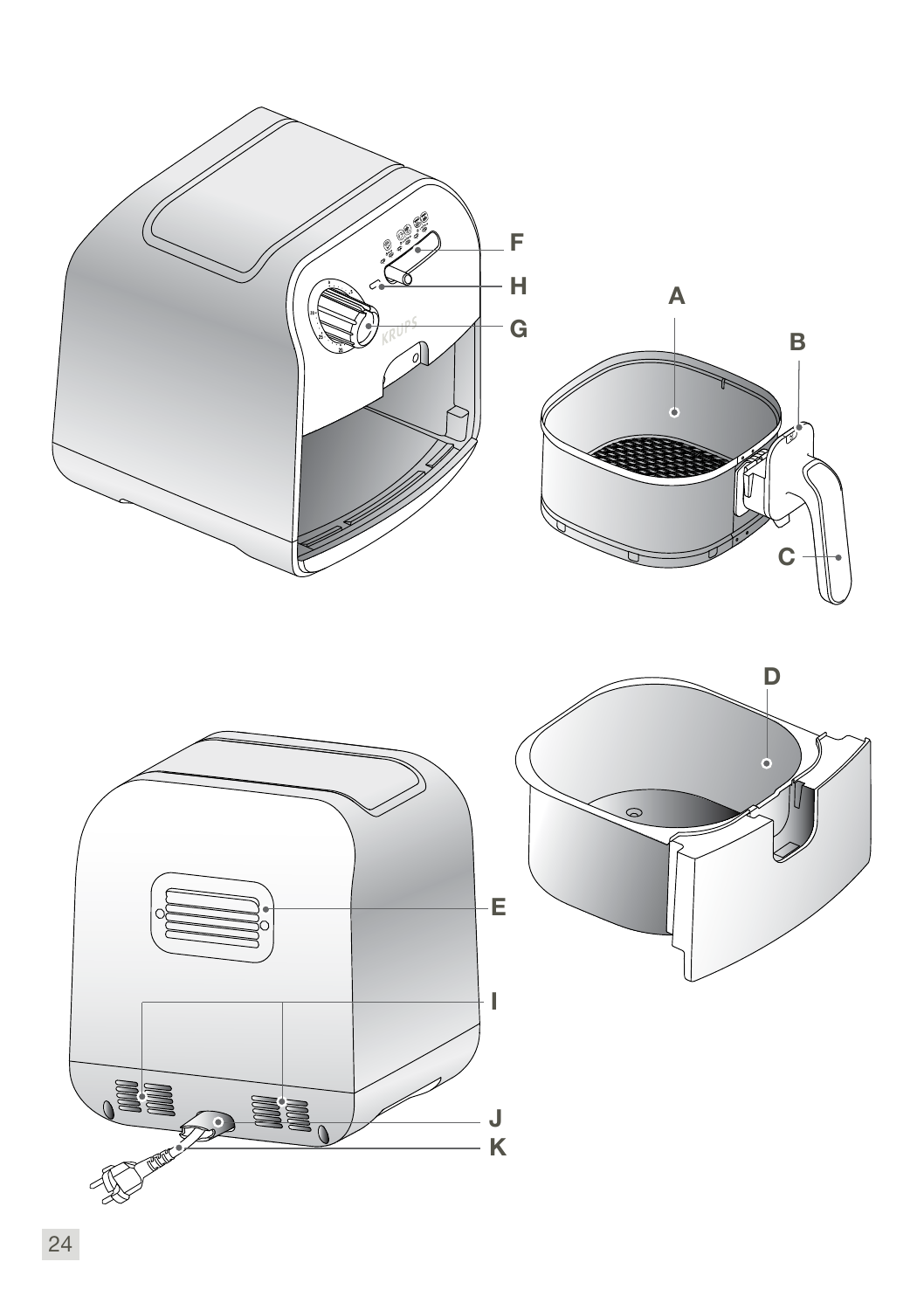## DESCRIPCIÓN

- A. Cesta
- B. Botón de liberación de la cesta
- C. Asa de la cesta
- D. Sartén
- E. Escape de aire
- F. Perilla de control de temperatura (150 a 200 °C / 300°F - 275°F)
- G. Temporizador (0 a 30 min)/perilla de encendido
- H. Luz de calentamiento
- I. Aberturas de salida de aire
- J. Compartimento de guardado de cable
- K. Cable de alimentación

### ANTES DE USAR POR PRIMERA VEZ

- 1. Retire todo el material de embalaje.
- 2. Retire todas las calcomanías o etiquetas del aparato.
- 3. Limpie minuciosamente la cesta y la sartén con agua caliente, un poco de líquido lavavajillas y una esponja no abrasiva.

#### Nota: También puede limpiar estas partes en el lavavajillas.

4. Limpie el interior y el exterior del aparato con un paño húmedo. Fry Delight funciona con aire caliente. No llene la sartén con aceite o grasa para freír.

## PREPARACIÓN PARA EL USO

- 1. Coloque el aparato en una superficie nivelada, horizontal y estable. No coloque el aparato en superficies que no sean resistentes al calor.
- 2. Coloque la cesta en la sartén de la forma adecuada.
- 3. Tire del cable de alimentación para sacarlo del compartimento de guardado del cable que se encuentra en la parte inferior del aparato

No llene la sartén con aceite ni otro líquido.

No coloque nada encima del aparato. Esto interrumpe el flujo de aire y afecta el resultado de freído con aire caliente.

## USO DEL APARATO

Fry Delight puede preparar una gran variedad de ingredientes. Las recetas que están en línea en www.krups.com le ayudan a conocer el aparato. Los tiempos de cocción para los principales ingredientes se proporcionan en la sección «Ajustes». Puede encontrar más recetas en www.krups.com.

### Freír con aire caliente

- 1. Enchufe el cable de alimentación en el tomacorriente.
- 2. Retire cuidadosamente la sartén del Fry Delight.
- 3. Coloque los ingredientes en la cesta.

Nota: Nunca llene la cesta más allá de la indicación MÁX. ni exceda la cantidad indicada en el cuadro (vea la sección «Ajustes»), ya que esto podría afectar la calidad del resultado final.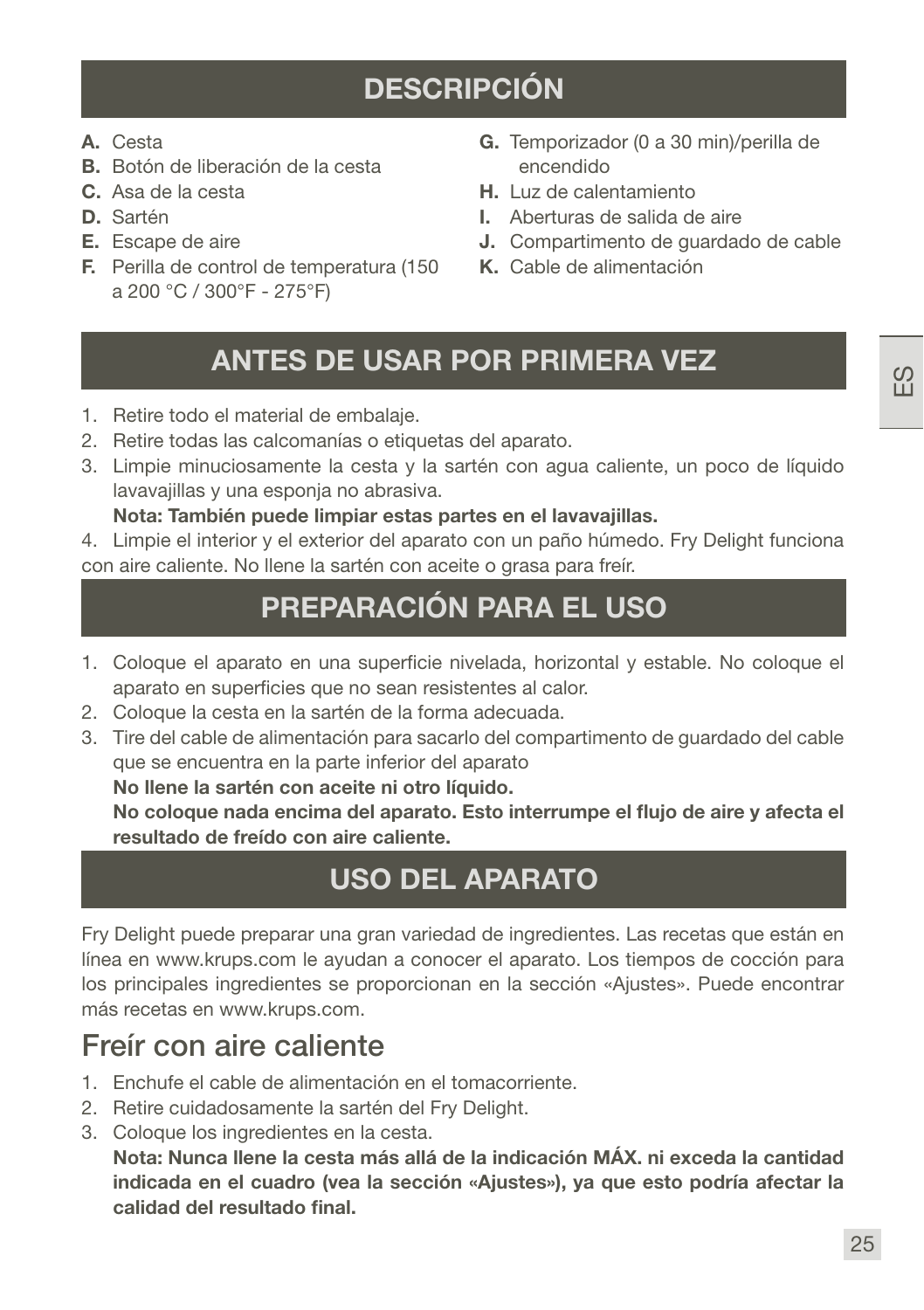4. Vuelva a deslizar la sartén dentro del Fry Delight. Nunca use la sartén sin la cesta en su interior.

Precaución: No toque la sartén durante el uso y cierto tiempo después de usarla ya que se calienta mucho. Solo sostenga la sartén por la asa.

- 5. Mueva la perilla de control de la temperatura hasta la temperatura requerida. Vea la sección «Ajustes» para determinar la temperatura correcta
- 6. Determine el tiempo de preparación requerido para el ingrediente (vea la sección «Ajustes»).
- 7. Para encender el aparato, gire la perilla del temporizador hasta el tiempo de preparación requerido.

Agregue 3 minutos al tiempo de preparación cuando el aparato esté frío.

Nota: Si lo desea, también puede dejar que el aparato se precaliente sin ingredientes en el interior. En ese caso, gire la perilla del temporizador hasta más de 3 minutos y espere hasta que la luz de calentamiento se apague (después de aprox. 3 minutos). Luego llene la cesta y gire la perilla del temporizador hasta el tiempo de preparación requerido.

- La luz de calentamiento se enciende.
- El temporizador comienza a descontar el tiempo de preparación establecido.
- Durante el proceso de freído con aire caliente, la luz de calentamiento se enciende y se apaga de vez en cuando. Esto indica que se enciende y apaga el elemento de calentamiento para mantener la temperatura establecida.
- El exceso de aceite de los ingredientes se recolecta en la parte inferior de la sartén
- 8. Algunos ingredientes requieren agitado a la mitad de su tiempo de preparación (vea la sección «Ajustes»). Para agitar los ingredientes, retire la sartén del aparato por la asa y agítela. Luego vuelva a deslizar la sartén dentro de la freidora de aire

#### Precaución: No presione el botón de liberación de la cesta cuando agite.

Consejo: Para reducir el peso, puede retirar la cesta de la sartén y agitar solo la cesta. Para hacerlo, retire la sartén del aparato, colóquela sobre una superficie resistente al calor y presione el botón de liberación de la cesta.

Consejo: Si ajusta el temporizador a la mitad del tiempo de preparación, escuchará la campanilla del temporizador cuando tenga que agitar los ingredientes. No obstante, esto significa que tiene que configurar el temporizador nuevamente con el tiempo de preparación restante después de agitar.

9. Cuando escuche la campanilla del temporizador, el tiempo de preparación establecido habrá finalizado.

Retire la sartén del aparato y colóquela sobre una superficie resistente al calor. Nota: También puede apagar el aparato de forma manual. Para hacerlo, gire la perilla de control del temporizador hasta 0.

- 10. Verifique que los ingredientes estén preparados. Si los ingredientes no están listos todavía, simplemente deslice la sartén nuevamente dentro del aparato y configure el temporizador con unos minutos adicionales.
- 11. Vacíe la cesta dentro de un tazón o una bandeja. Consejo: Para retirar ingredientes grandes o frágiles, use un par de pinzas para levantar los ingredientes y retirarlos de la cesta.
- 12. Para retirar los ingredientes pequeños (por ej., papas fritas), presione el botón de liberación de la cesta y levántela para sacarla de la sartén.
- No voltee la cesta cuando la sartén todavía esté unida a la misma porque cualquier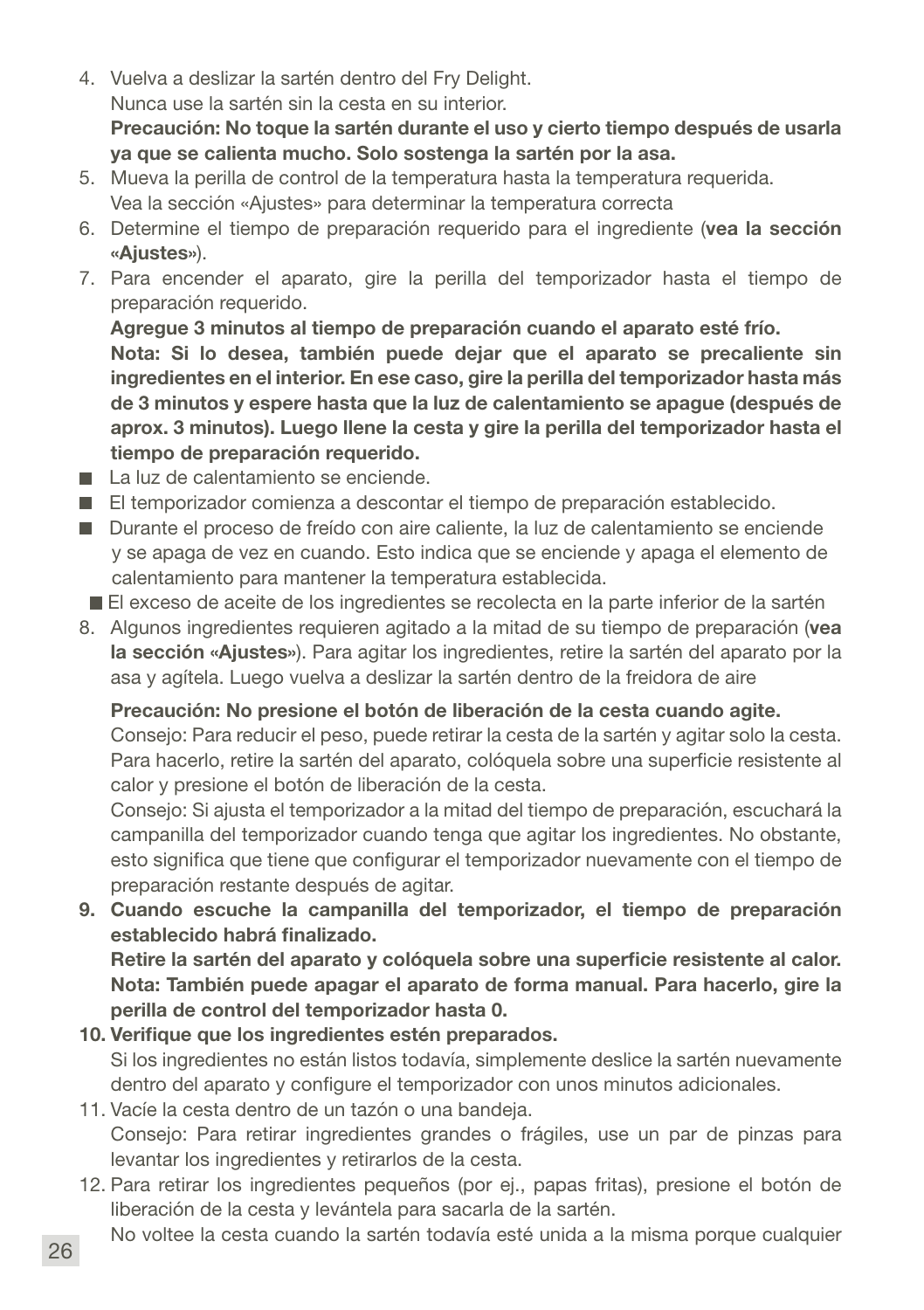exceso de aceite que se haya juntado en la parte inferior de la sartén se derramará sobre los ingredientes.

Después de freír c4on aire caliente, la sartén y los ingredientes están calientes. Según el tipo de ingredientes que haya en el Fry Delight podría salir vapor de la sartén.

13. Cuando haya una tanda de ingredientes listos, Fry Delight está listo al instante para preparar otra tanda.

## AJUSTES

Este cuadro a continuación le ayuda a seleccionar los ajustes básicos para los ingredientes que desea preparar.

Nota: Recuerde que estos ajustes son indicaciones. Dado que los ingredientes difieren en su origen, tamaño, forma y marca, no podemos garantizar el mejor ajuste para sus ingredientes.

Dado que la tecnología Air Pulse recalienta instantáneamento el aire que está en el interior del aparato, retirar la sartén brevemente del aparato durante el freído con aire caliente casi no altera el proceso.

|                                       | Cantidad mín.<br>y máx. (lbs) | Tiem-<br>po<br>(min) | Temperatura<br>$(^{\circ}F/^{\circ}C)$ | Agitar | Información<br>adicional             |
|---------------------------------------|-------------------------------|----------------------|----------------------------------------|--------|--------------------------------------|
|                                       |                               |                      | Papas y papas fritas                   |        |                                      |
| Papas fritas finas<br>congeladas      | $0.66 - 1.54$ lbs             | $12 - 16$            | 370°F / 200°C                          | Agitar |                                      |
| Papas fritas espesas<br>congeladas    | $0.66 - 1.54$ lbs             | $12 - 20$            | 370°F / 200°C                          | Agitar |                                      |
| Papas fritas caseras<br>$(8x8$ mm $)$ | $0.66 - 1.76$ lbs             | $18 - 25$            | 355°F / 180°C                          | Agitar | agregar 1/2 cucha-<br>rada de aceite |
| Rodajas de papa<br>caseras            | $0.66 - 1.76$ lbs             | $18 - 22$            | 355°F / 180°C                          | Agitar | agregar 1/2 cucha-<br>rada de aceite |
| Cubos de papa<br>caseros              | $0.66 - 1.65$ lbs             | $15 - 21$            | 355°F / 180°C                          | Agitar | agregar 1/2 cucha-<br>rada de aceite |

| Carne de res y carne de ave |                   |           |                                    |  |  |  |  |
|-----------------------------|-------------------|-----------|------------------------------------|--|--|--|--|
| <b>Bistec</b>               | $0.22 - 1.10$ lbs | $7 - 14$  | 355°F / 180°C                      |  |  |  |  |
| Chuletas de cerdo           | $0.22 - 1.10$ lbs | $12 - 16$ | $355^{\circ}$ F / 180 $^{\circ}$ C |  |  |  |  |
| Hamburguesa                 | $0.22 - 1.10$ lbs | $7 - 14$  | $355^{\circ}$ F / 180 $^{\circ}$ C |  |  |  |  |
| Albóndigas                  | $0.88$ lbs        | 12        | 355°F / 180°C                      |  |  |  |  |
| Rollo de salchicha          | $0.22 - 1.10$ lbs | $10 - 11$ | $370^{\circ}$ F / 200 $^{\circ}$ C |  |  |  |  |
| <b>Muslos</b>               | $0.22 - 1.10$ lbs | 18-22     | 355°F / 180°C                      |  |  |  |  |
| Pechuga de pollo            | $0.22 - 1.10$ lbs | $10 - 15$ | 355°F / 180°C                      |  |  |  |  |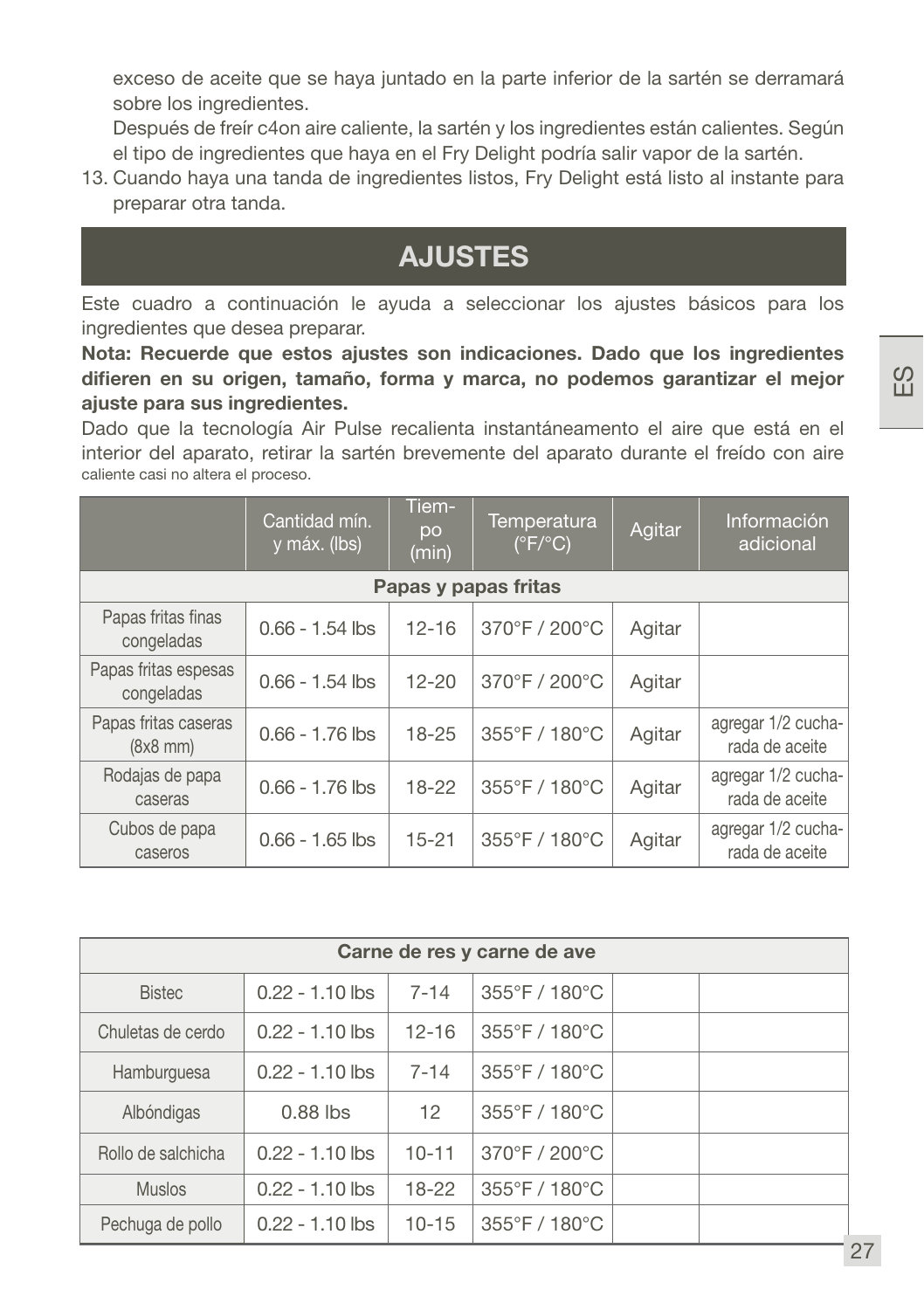|                                                  | Cantidad mín.<br>y máx. (lbs) | <b>Tiempo</b><br>(min) | Temperatura<br>$(^{\circ}F/^{\circ}C)$ | Agitar | Información<br>adicional    |  |  |  |
|--------------------------------------------------|-------------------------------|------------------------|----------------------------------------|--------|-----------------------------|--|--|--|
| <b>Bocadillos</b>                                |                               |                        |                                        |        |                             |  |  |  |
| Rollitos de primavera                            | $0.22 - 1.10$ lbs             | $8 - 9$                | 370°F / 200°C                          |        | Use listos para<br>el horno |  |  |  |
| Trocitos de pollo<br>empanizados conge-<br>lados | $0.22 - 1.10$ lbs             | $6 - 9$                | 370°F / 200°C                          | Agitar | Use listos para<br>el horno |  |  |  |
| Palitos de pescado<br>congelados                 | $0.22 - 0.66$ lbs             | $6 - 9$                | 370°F / 200°C                          | Agitar | Use listos para<br>el horno |  |  |  |
| Calamares fritos<br>congelados                   | $0.66$ lbs                    | 6                      | 370°F / 200°C                          | Agitar | Use listos para<br>el horno |  |  |  |

| Horneado |                   |           |               |                          |  |  |  |
|----------|-------------------|-----------|---------------|--------------------------|--|--|--|
| Pastel   | $0.66$ lbs        | 30        | 320°F / 160°C | Use fuente<br>para horno |  |  |  |
| Quiche   | $0.22 - 0.66$ lbs | $9 - 10$  | 355°F / 180°C | Use fuente<br>para horno |  |  |  |
| Pangués  | $0.66$ lbs        | $15 - 18$ | 355°F / 180°C | Use fuente<br>para horno |  |  |  |

#### Visite www.krupsusa.com para ver las recetas en línea

### **SUGERE**

- Los ingredientes más pequeños suelen requerir un tiempo de preparación un poco más corto que los ingredientes más grandes.
- Una cantidad grande de ingredientes solo requiere un tiempo de preparación un poco más largo, una cantidad más pequeña de ingredientes solo requiere un tiempo de preparación un poco más corto.
- Agitar los ingredientes más pequeños a la mitad del tiempo de preparación optimiza el resultado final y puede ayudar a evitar ingredientes fritos de forma despareja.
- Agregue un poco de aceite a las papas fritas para obtener un resultado crujiente. Fría sus ingredientes en Fry Delight pocos minutos después de agregar el aceite.
- No prepare ingredientes extremadamente grasosos como salchichas en Fry Delight.
- Los bocadillos que se pueden preparar en un horno también se pueden preparar en Fry Delight.
- La cantidad óptima para preparar papas fritas crujientes es 500 gramos.
- Use una masa prehecha para preparar bocadillos rellenos de forma rápida y fácil. La masa prehecha también requiere un tiempo de preparación más corto que el de la masa casera.
- Coloque una fuente para horno en la cesta del Fry Delight si desea hornear un pastel o quiche o si desea freír ingredientes frágiles o ingredientes rellenos.
- También puede usar el Fry Delight para recalentar ingredientes. Para recalentar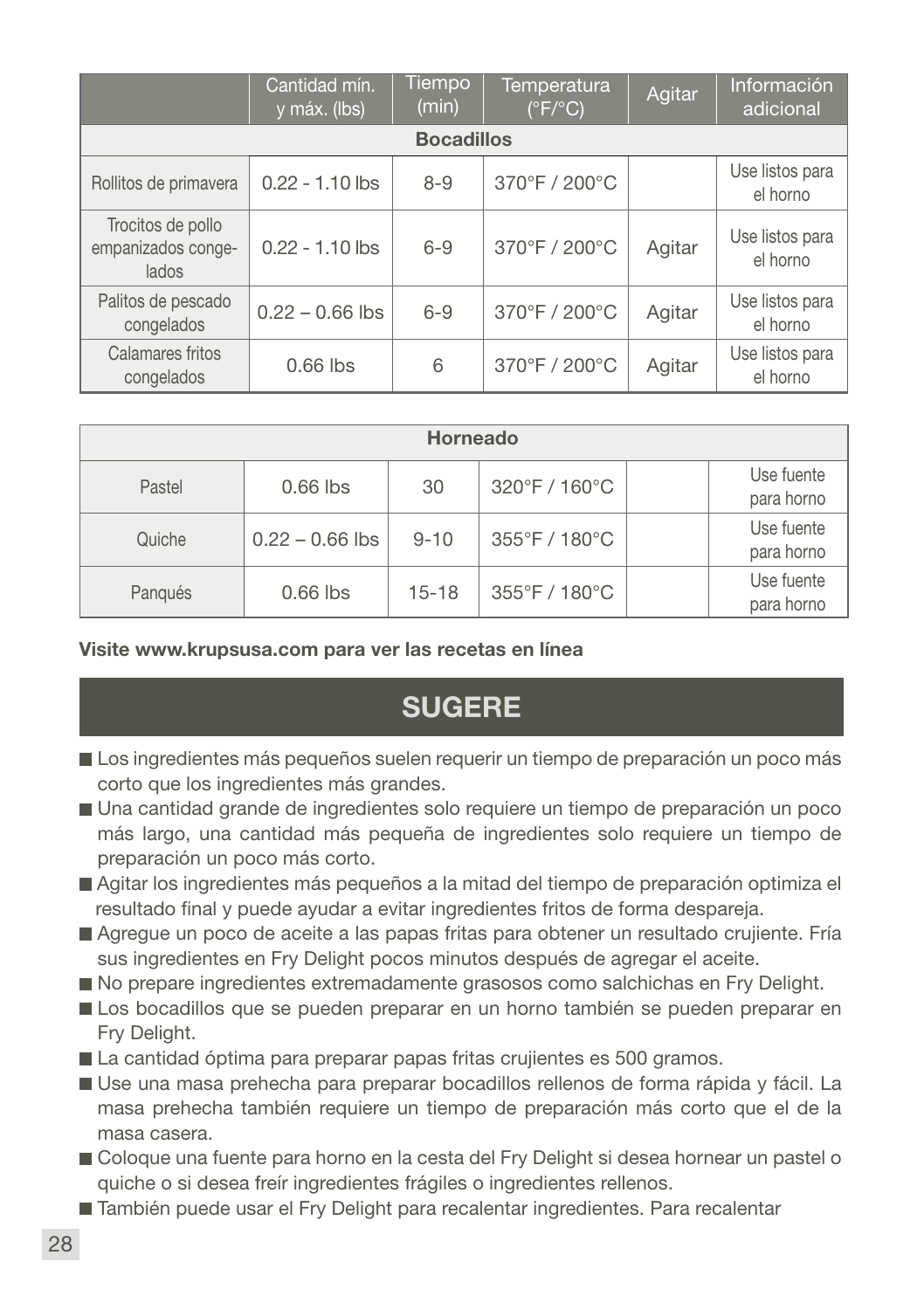ingredientes, ajuste la temperatura a 160°C / 320°F por hasta 10 minutos.

Nota: Cuando use ingredientes que se eleven (como un pastel, quiche o panqués) la fuente para horno no debería estar llena más de la mitad.

Nota: Agregue 3 minutos al tiempo de preparación cuando comience a freír mientras el Fry Delight todavía esté frío.

## PREPARACIÓN DE PAPAS FRITAS CASERAS

Para obtener el mejor resultado, le aconsejamos que use papas fritas (por ej., congeladas) precocidas. Si desea hacer papas fritas caseras, siga los pasos a continuación.

- 1. Pele las papas y córtelas en forma de bastones.
- 2. Remoje los bastones de papa en un tazón durante al menos 30 minutos, retírelas y séquelas con papel de cocina.
- 3. Vierta ½ cucharada de aceite de oliva en un tazón, coloque los bastones arriba y mezcle hasta que los bastones estén recubiertos con aceite.
- 4. Retire los bastones del tazón con los dedos o con un utensilio de cocina para que el exceso de aceite quede en el tazón. Coloque los bastones en la cesta Nota: No incline el tazón para poner todos los bastones en la cesta de una vez, para evitar que el exceso de aceite termine en la parte inferior de la sartén.
- 5. Fría los bastones de papas según las instrucciones en la sección «Ajustes».

## LIMPIEZA

Limpie el aparato después de cada uso.

La sartén y la cesta tienen un recubrimiento antiadherente. No use utensilios metálicos o materiales de limpieza abrasivos para limpiarlas porque se podría dañar el recubrimiento antiadherente.

- 1. Desenchufe el cable de alimentación del tomacorriente y deje que el aparato se enfríe. Nota: Retire la sartén para permitir que la freidora de aire se enfríe con mayor rapidez.
- 2. Limpie el exterior del aparato con un paño húmedo.
- 3. Limpie la cesta y la sartén con agua caliente, un poco de líquido lavavajillas y una esponja no abrasiva.

Puede usar un líquido desengrasante para retirar la suciedad que reste

Nota: La sartén y la cesta son aptas para lavavajillas.

Consejo: Si hay suciedad pegada en la cesta o en la parte inferior de la sartén, llene la sartén con agua caliente y algo de líquido lavavajillas. Coloque la cesta en la sartén y déjela junto a la cesta en remojo por aproximadamente 10 minutos.

- 4. Limpie el interior del aparato con agua caliente y una esponja no abrasiva.
- 5. Limpie el elemento de calentamiento con un cepillo de limpieza para retirar los residuos de comida que haya.

### ALMACENAMIENTO

1. Desenchufe el aparato y déjelo enfriar.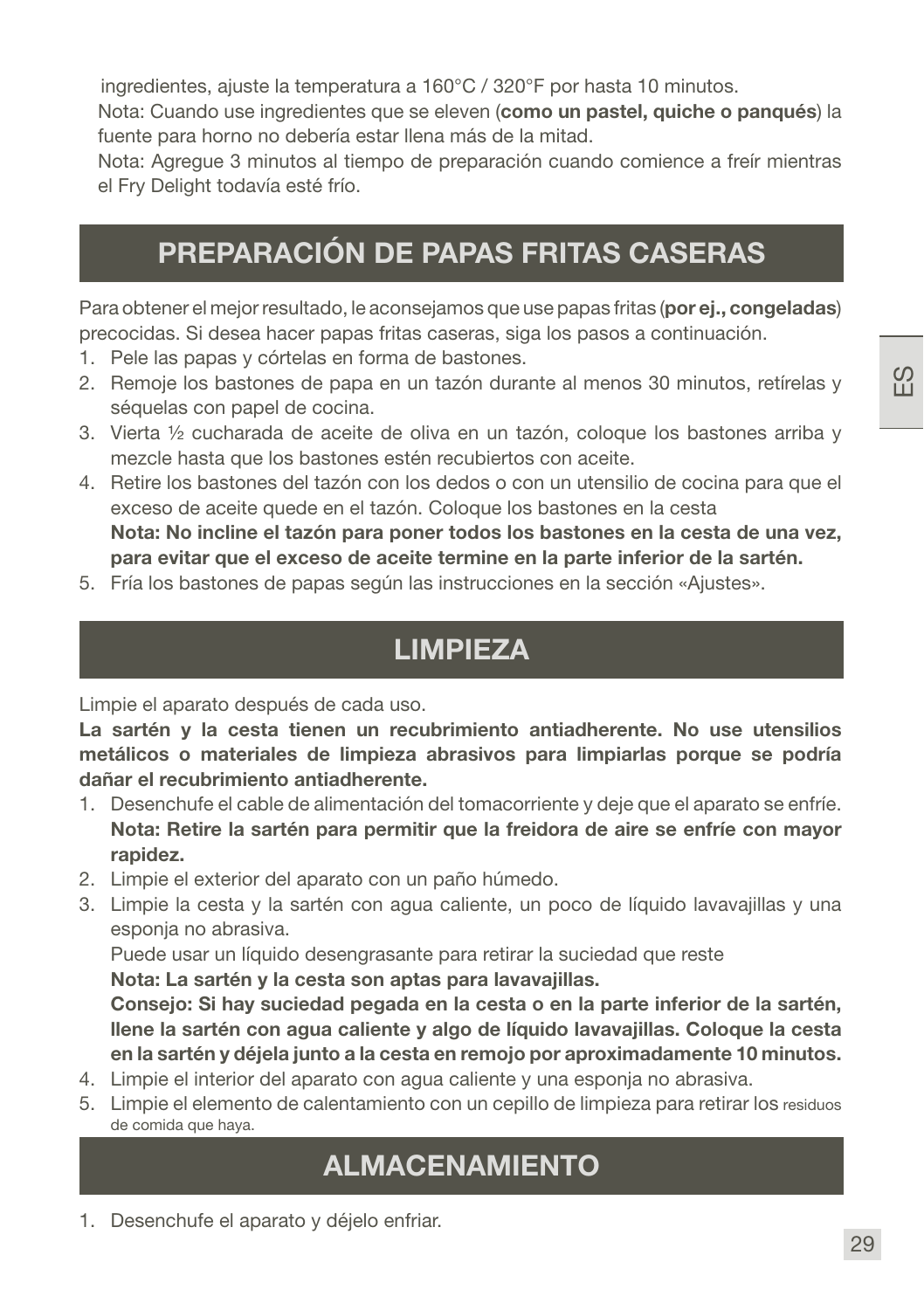- 2. Asegúrese de que todas las partes estén limpias y secas.
- 3. Introduzca el cable dentro del compartimento de guardado del cable. Fije el cable al insertarlo dentro de la ranura de fijación del cable.

## MEDIO AMBIENTE

No arroje el aparato con la basura normal del hogar cuando termine su vida útil, entréguelo en un punto de recolección oficial para su reciclado. Al hacer esto ayudará a conservar el medio ambiente.

## GARANTÍA Y SERVICIO

Su necesita servicio o información o si tiene un problema, visite la página web de KRUPS, www.krupsusa.com, o comuníquese con el Centro de atención al consumidor de KRUPS en su país. Encontrará el número de teléfono en el folleto de garantía mundial. Si no hay Centro de atención al cliente en su país, vaya al distribuidor local de KRUPS.

## DETECCIÓN DE PROBLEMAS

Si tiene problemas con el aparato, visite www.krupsusa.com para ver una lista de preguntas frecuentes o comuníquese con el Centro de atención al consumidor.